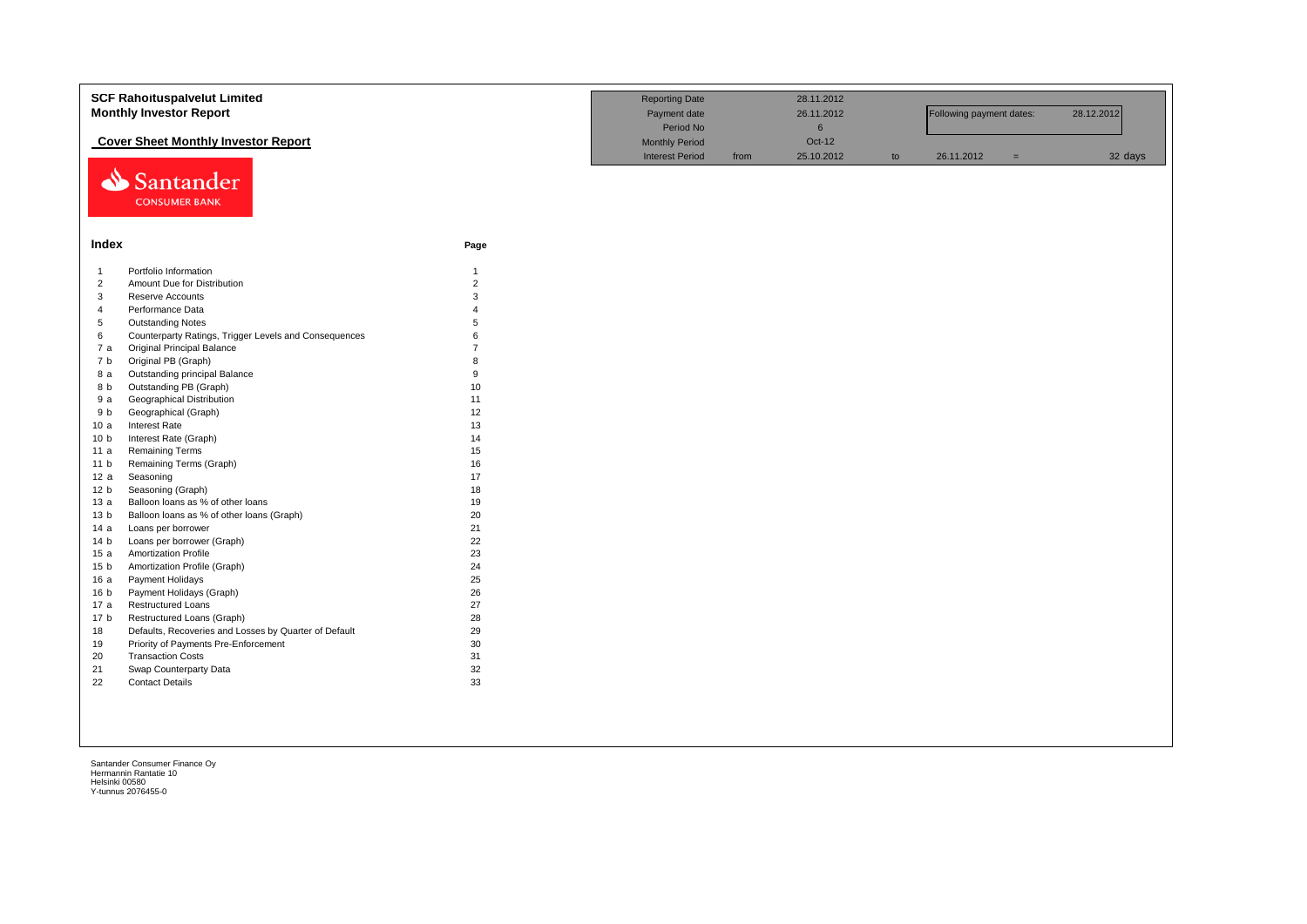| <b>SCF Rahoituspalvelut Limited</b>                        |                               | <b>Reporting Date</b>                                   | 28.11.2012                |                   |         |
|------------------------------------------------------------|-------------------------------|---------------------------------------------------------|---------------------------|-------------------|---------|
| <b>Monthly Investor Report</b>                             |                               | Payment date                                            | 26.11.2012                |                   |         |
| 1. Portfolio Information                                   |                               | Period No                                               | $6\overline{6}$<br>Oct-12 |                   |         |
|                                                            |                               | <b>Monthly Period</b><br><b>Interest Period</b><br>from | 25.10.2012                | to $26.11.2012 =$ | 32 days |
| ⇘<br>Santander<br><b>CONSUMER BANK</b>                     |                               |                                                         |                           |                   |         |
|                                                            | <b>Current Period</b>         | <b>Previous Period</b>                                  |                           |                   |         |
|                                                            | <b>Aggregated Outstanding</b> | <b>Aggregated Outstanding</b>                           |                           |                   |         |
| <b>Outstanding receivables</b>                             | <b>Principal Amount</b>       | <b>Principal Amount</b>                                 |                           |                   |         |
| <b>Opening balance</b>                                     | 357 408 358,45 EUR            | 378 794 785,05 EUR                                      |                           |                   |         |
| Scheduled Loan Principal Repayments                        | 9 994 457,29 EUR              | 9 584 388,54 EUR                                        |                           |                   |         |
| Prepayments                                                | 11 509 838,13 EUR             | 11 618 080,90 EUR                                       |                           |                   |         |
| <b>Deemed Collections</b>                                  | <b>EUR</b><br>$\sim$          | - EUR                                                   |                           |                   |         |
| <b>Total Principal Payments Received</b>                   | 21 504 295,42 EUR             | 21 202 469,44 EUR                                       |                           |                   |         |
|                                                            |                               |                                                         |                           |                   |         |
| New Defaulted Auto Loans in Period                         | 231 557,84<br>EUR             | <b>EUR</b><br>183 957,16 EUR                            |                           |                   |         |
| <b>Closing Balance</b>                                     | 335 672 505,19 EUR            | 357 408 358,45 EUR                                      |                           |                   |         |
|                                                            |                               |                                                         |                           |                   |         |
|                                                            |                               |                                                         |                           |                   |         |
| <b>Total revenue collections</b>                           |                               |                                                         |                           |                   |         |
| Revenue and fees received on loan balances                 | 1 906 873,36 EUR              | 1838 028,17 EUR                                         |                           |                   |         |
| recoveries on loans in default                             | 171 066,00 EUR                | - EUR                                                   |                           |                   |         |
| of which proceeds from bad debt sales                      | <b>EUR</b><br>$\sim$          | - EUR                                                   |                           |                   |         |
| of which due to proceeds exceeding valuation               | <b>EUR</b><br>$\sim$          | <b>EUR</b><br>$\sim$                                    |                           |                   |         |
| Total revenue received in period                           | 2 077 939,36 EUR              | 1838 028,17 EUR                                         |                           |                   |         |
|                                                            |                               |                                                         |                           |                   |         |
| # Loans                                                    |                               |                                                         |                           |                   |         |
| At beginning of period                                     | 38 015 Loans                  | 39 455 Loans                                            |                           |                   |         |
| Paid in full                                               | 1478 Loans                    | 1 424 Loans                                             |                           |                   |         |
| Repurchased (Deemed Collections)<br>New loans into Default | - Loans                       | - Loans                                                 |                           |                   |         |
| of which required payment to customer upon valuation       | 15 Loans<br>1 Loans           | 16 Loans<br>1 Loans                                     |                           |                   |         |
| At end of period                                           | 36 522 Loans                  | 38 015 Loans                                            |                           |                   |         |
|                                                            |                               |                                                         |                           |                   |         |
|                                                            |                               |                                                         |                           |                   |         |
|                                                            |                               |                                                         |                           |                   |         |
| Weighted Average Loan Return                               | 6,39%                         |                                                         |                           |                   |         |
|                                                            |                               |                                                         |                           |                   |         |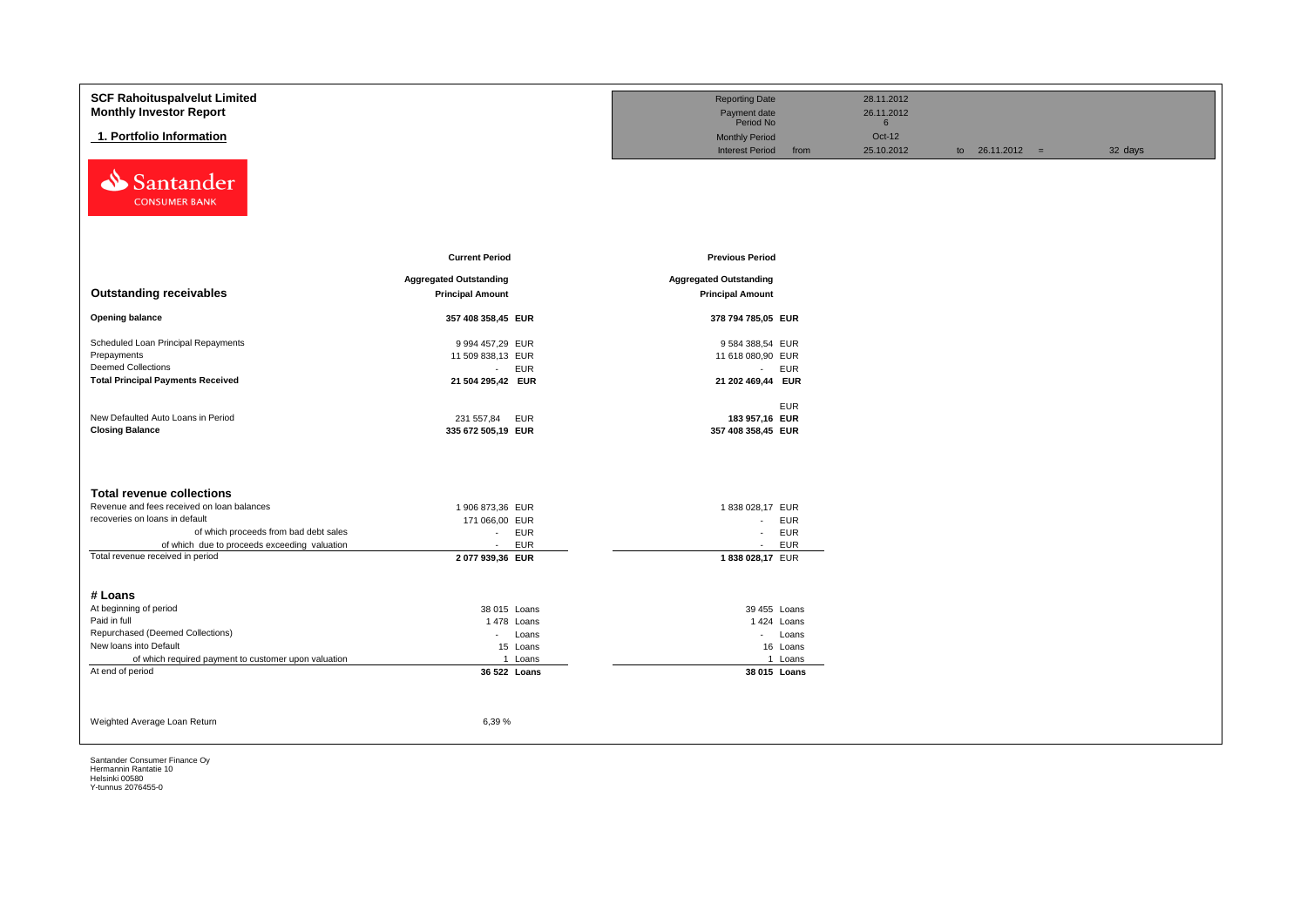| <b>SCF Rahoituspalvelut Limited</b><br><b>Monthly Investor Report</b><br>2. Amount Due for Distribution<br>Santander<br><b>CONSUMER BANK</b>                                                                                                                                                                                                                                   |                                                                                                  | <b>Reporting Date</b><br>Payment date<br>Period No<br><b>Monthly Period</b><br><b>Interest Period</b> | from | 28.11.2012<br>26.11.2012<br>6<br>Oct-12<br>25.10.2012 | to | 26.11.2012 | $=$ | 32 days |
|--------------------------------------------------------------------------------------------------------------------------------------------------------------------------------------------------------------------------------------------------------------------------------------------------------------------------------------------------------------------------------|--------------------------------------------------------------------------------------------------|-------------------------------------------------------------------------------------------------------|------|-------------------------------------------------------|----|------------|-----|---------|
| <b>Purchaser Available Distribution Amount</b>                                                                                                                                                                                                                                                                                                                                 | <b>Current Period</b>                                                                            |                                                                                                       |      |                                                       |    |            |     |         |
| a. Collections (Principal, interest, and fee etc)<br>b. Stamp Duty, Taxes, Liabilities etc. Paid by the Seller to the Purchaser<br>c. Default, Interest, Indemnities etc Paid by the Seller to the Purchaser<br>d. Other amounts Paid by the Seller to the Purchaser<br>e. Interest Earned by the Purchaser<br><b>Total Amount for Purchaser Available Distribution Amount</b> | 23 582 234,78 EUR<br>0,00 EUR<br>0,00 EUR<br>0,00 EUR<br>0,00 EUR<br>23 582 234,78 EUR           |                                                                                                       |      |                                                       |    |            |     |         |
| <b>Issuer Available Distribution Amount</b>                                                                                                                                                                                                                                                                                                                                    | <b>Current Period</b>                                                                            |                                                                                                       |      |                                                       |    |            |     |         |
| a. Amounts due to Issuer from Purchaser under the Loan Agreement<br>b. Reserve Fund<br>c. Swap counterparty payment to the Issuer<br>d. Drawings under the Liquidity Facility<br>e. Interest Earned by the Issuer<br><b>Total Amount for Issuer Available Distribution Amount</b>                                                                                              | 23 393 180,89 EUR<br>7 229 385,00 EUR<br>0,00 EUR<br>0,00 EUR<br>-64,50 EUR<br>30 622 501,39 EUR |                                                                                                       |      |                                                       |    |            |     |         |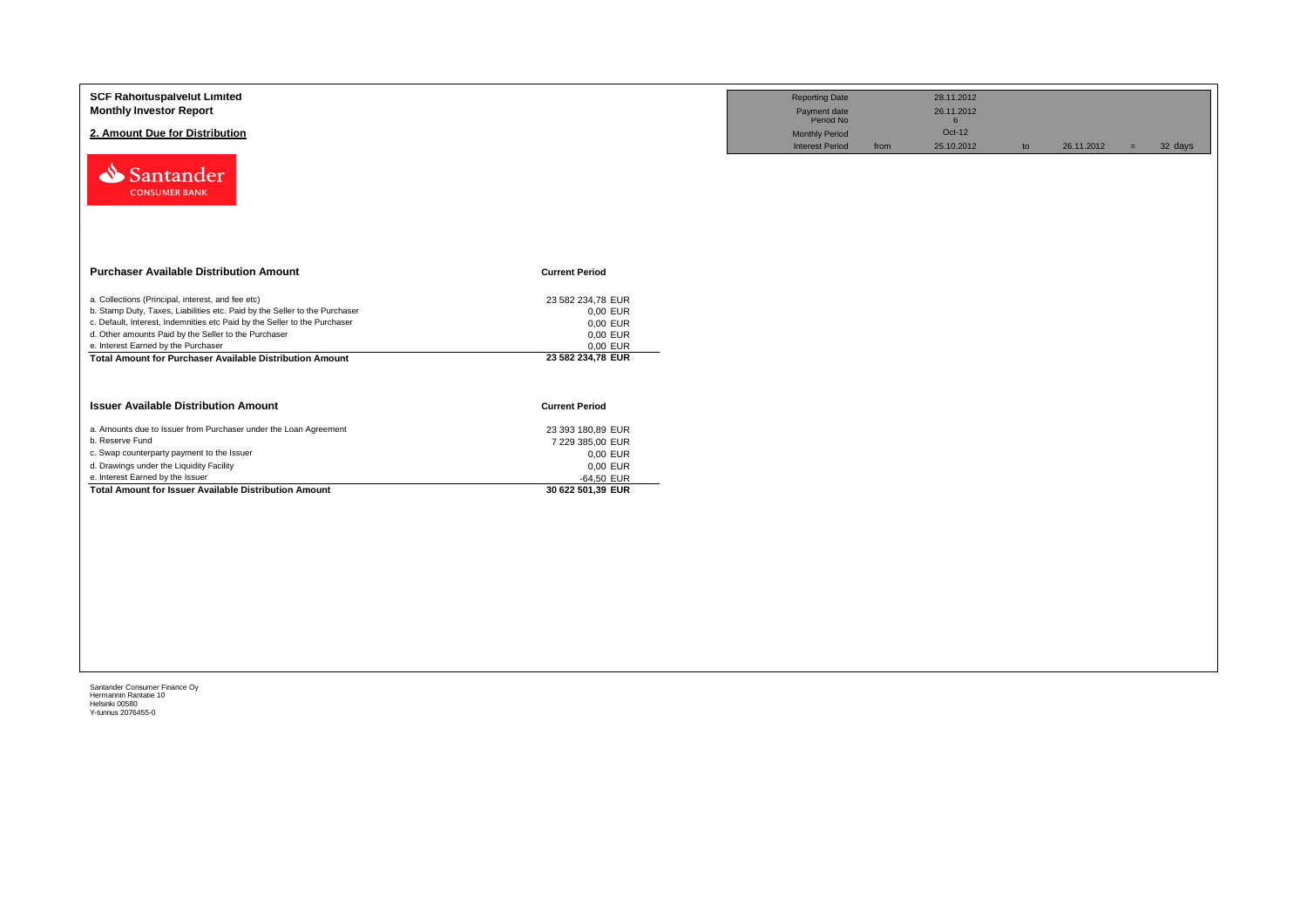| <b>SCF Rahoituspalvelut Limited</b><br><b>Monthly Investor Report</b>                                                                                                                                 |       | <b>Reporting Date</b><br>Payment date |            | 28.11.2012<br>26.11.2012 |    |            |     |         |
|-------------------------------------------------------------------------------------------------------------------------------------------------------------------------------------------------------|-------|---------------------------------------|------------|--------------------------|----|------------|-----|---------|
|                                                                                                                                                                                                       |       | Period No                             |            | 6                        |    |            |     |         |
| 3. Reserve Accounts                                                                                                                                                                                   |       | <b>Monthly Period</b>                 |            | Oct-12                   |    |            |     |         |
|                                                                                                                                                                                                       |       | <b>Interest Period</b>                | from       | 25.10.2012               | to | 26.11.2012 | $=$ | 32 days |
| Santander<br><b>CONSUMER BANK</b>                                                                                                                                                                     |       |                                       |            |                          |    |            |     |         |
| <b>Note Balance</b>                                                                                                                                                                                   |       |                                       |            |                          |    |            |     |         |
| Beginning of Period                                                                                                                                                                                   |       | 357 409 374,00 EUR                    |            |                          |    |            |     |         |
| End of Period                                                                                                                                                                                         |       | 335 673 860,00 EUR                    |            |                          |    |            |     |         |
| <b>Reserve Fund</b>                                                                                                                                                                                   | in %  |                                       |            |                          |    |            |     |         |
| Beginning of Period                                                                                                                                                                                   | 2,0 % | 7 229 385,00 EUR                      |            |                          |    |            |     |         |
| Cash Outflow                                                                                                                                                                                          |       | 7 229 385,00 EUR                      |            |                          |    |            |     |         |
| Cash Inflow                                                                                                                                                                                           |       | 7 229 385,00 EUR                      |            |                          |    |            |     |         |
| End of Period                                                                                                                                                                                         | 2,0 % | 7 229 385,00 EUR                      |            |                          |    |            |     |         |
| Required Reserve Amount                                                                                                                                                                               | 2,0%  | 7 229 385,00 EUR                      |            |                          |    |            |     |         |
|                                                                                                                                                                                                       |       |                                       |            |                          |    |            |     |         |
| <b>Servicer Advance Reserve Fund</b>                                                                                                                                                                  |       |                                       |            |                          |    |            |     |         |
| Beginning of Period<br>Cash Outflow                                                                                                                                                                   |       | 100 000,00 EUR                        | <b>EUR</b> |                          |    |            |     |         |
|                                                                                                                                                                                                       |       | $\sim$                                | <b>EUR</b> |                          |    |            |     |         |
| Cash Inflow<br>End of Period                                                                                                                                                                          |       | $\sim$<br>100 000,00 EUR              |            |                          |    |            |     |         |
| Required Reserve Amount                                                                                                                                                                               |       | 100 000,00 EUR                        |            |                          |    |            |     |         |
|                                                                                                                                                                                                       |       |                                       |            |                          |    |            |     |         |
| <b>Set-off from Deposits</b><br>No borrowers whose loans were sold to SCF Rahoituspalvelut Ltd held deposits with Santander Consumer Finance Oy. The risk of set-off from deposits is therefore zero. |       |                                       |            |                          |    |            |     |         |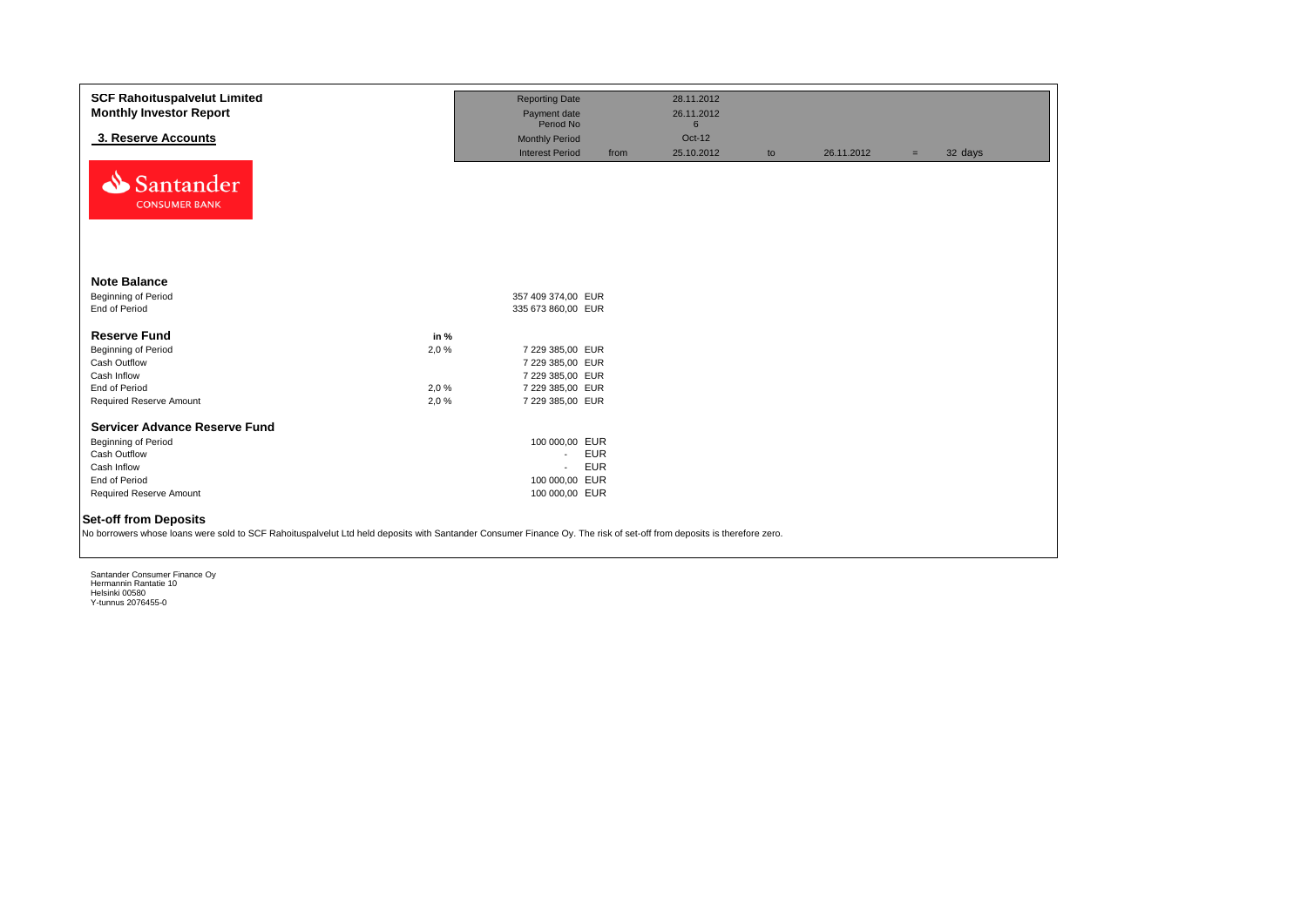| <b>SCF Rahoituspalvelut Limited</b><br><b>Monthly Investor Report</b> |                |                    |         | <b>Reporting Date</b><br>Payment date<br>Period No |      | 28.11.2012<br>26.11.2012<br>$6\overline{6}$ |    |            |          |         |
|-----------------------------------------------------------------------|----------------|--------------------|---------|----------------------------------------------------|------|---------------------------------------------|----|------------|----------|---------|
| 4. Performance Data                                                   |                |                    |         | Monthly Period                                     |      | Oct-12                                      |    |            |          |         |
| Santander<br><b>CONSUMER BANK</b>                                     |                |                    |         | <b>Interest Period</b>                             | from | 25.10.2012                                  | to | 26.11.2012 | $\equiv$ | 32 days |
| <b>Asset Balance</b>                                                  |                |                    |         |                                                    |      |                                             |    |            |          |         |
| <b>Beginning of Period</b>                                            |                | 357 408 358,45 EUR |         |                                                    |      |                                             |    |            |          |         |
| End of Period                                                         |                | 335 672 505,19 EUR |         |                                                    |      |                                             |    |            |          |         |
| <b>Portfolio Performance:</b>                                         | <b>EUR</b>     | %                  | # loans |                                                    |      |                                             |    |            |          |         |
| <b>Performing Receivables:</b>                                        |                |                    |         |                                                    |      |                                             |    |            |          |         |
| Current                                                               | 310 464 748,96 | 92,49%             | 33 960  |                                                    |      |                                             |    |            |          |         |
| 1-30 days past due                                                    | 21 565 399,26  | 6,42%              | 2 2 0 3 |                                                    |      |                                             |    |            |          |         |
| <b>Delinquent Receivables:</b>                                        |                |                    |         |                                                    |      |                                             |    |            |          |         |
| 31-60 days past due                                                   | 2 309 276,19   | 0,69%              | 247     |                                                    |      |                                             |    |            |          |         |
| 61-90 days past due                                                   | 632 213,22     | 0,19%              | 63      |                                                    |      |                                             |    |            |          |         |
| 91-120 days past due                                                  | 360 676,97     | 0,11%              | 38      |                                                    |      |                                             |    |            |          |         |
| 121-150 days past due                                                 | 280 272,13     | 0,08%              | 19      |                                                    |      |                                             |    |            |          |         |
| 151-180 days past due                                                 | 59 918,46      | 0,02%              | 5       |                                                    |      |                                             |    |            |          |         |
| <b>Total Performing and Delinquent</b>                                | 335 672 505,19 | 100,00 %           | 36 535  |                                                    |      |                                             |    |            |          |         |
| <b>Current Period Defaults</b>                                        | 232 520,04     |                    | 15      |                                                    |      |                                             |    |            |          |         |
| <b>Cumulative Defaults</b>                                            | 495 977,97     |                    | 38      |                                                    |      |                                             |    |            |          |         |
| <b>Current Period Recoveries</b>                                      | 171 066,00     |                    |         |                                                    |      |                                             |    |            |          |         |
| <b>Cumulative Recoveries</b>                                          | 171 066,00     |                    |         |                                                    |      |                                             |    |            |          |         |
|                                                                       |                |                    |         |                                                    |      |                                             |    |            |          |         |
|                                                                       |                |                    |         |                                                    |      |                                             |    |            |          |         |
|                                                                       |                |                    |         |                                                    |      |                                             |    |            |          |         |
|                                                                       |                |                    |         |                                                    |      |                                             |    |            |          |         |
|                                                                       |                |                    |         |                                                    |      |                                             |    |            |          |         |
|                                                                       |                |                    |         |                                                    |      |                                             |    |            |          |         |
|                                                                       |                |                    |         |                                                    |      |                                             |    |            |          |         |
|                                                                       |                |                    |         |                                                    |      |                                             |    |            |          |         |
|                                                                       |                |                    |         |                                                    |      |                                             |    |            |          |         |
|                                                                       |                |                    |         |                                                    |      |                                             |    |            |          |         |
|                                                                       |                |                    |         |                                                    |      |                                             |    |            |          |         |
|                                                                       |                |                    |         |                                                    |      |                                             |    |            |          |         |
|                                                                       |                |                    |         |                                                    |      |                                             |    |            |          |         |
|                                                                       |                |                    |         |                                                    |      |                                             |    |            |          |         |
|                                                                       |                |                    |         |                                                    |      |                                             |    |            |          |         |
|                                                                       |                |                    |         |                                                    |      |                                             |    |            |          |         |
|                                                                       |                |                    |         |                                                    |      |                                             |    |            |          |         |
|                                                                       |                |                    |         |                                                    |      |                                             |    |            |          |         |
|                                                                       |                |                    |         |                                                    |      |                                             |    |            |          |         |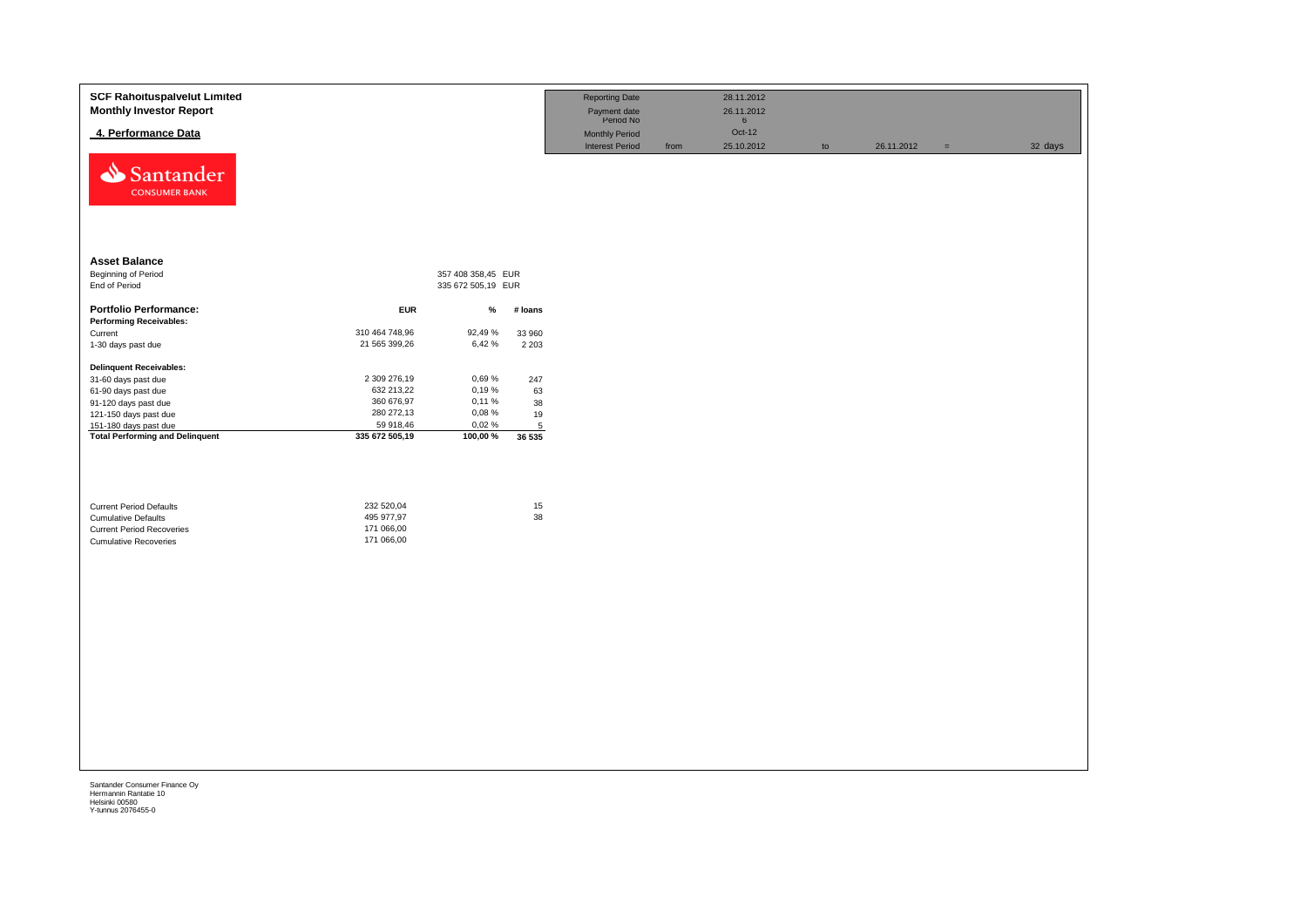| <b>SCF Rahoituspalvelut Limited</b> | <b>Reporting Date</b>     |      | 28.11.2012 |            |         |
|-------------------------------------|---------------------------|------|------------|------------|---------|
| <b>Monthly Investor Report</b>      | Payment date<br>Period No |      | 26.11.2012 |            |         |
| 5. Outstanding Notes                | <b>Monthly Period</b>     |      | Oct-12     |            |         |
|                                     | <b>Interest Period</b>    | from | 25.10.2012 | 26.11.2012 | 32 days |



| 1. Note Balance                                       | <b>All Notes</b>   | <b>Class A</b>     | <b>Class A</b> | <b>Class B</b>    | <b>Class B</b> |
|-------------------------------------------------------|--------------------|--------------------|----------------|-------------------|----------------|
| <b>General Note Information</b>                       |                    |                    |                |                   |                |
| <b>ISIN Code</b>                                      |                    | N/A                | X              | N/A               | N/A            |
| Currency                                              |                    | <b>EUR</b>         | <b>EUR</b>     | <b>EUR</b>        | <b>EUR</b>     |
| Initial Tranching                                     | 100 %              | 83 %               | 0,01%          | 16 %              | 0,005 %        |
| Legal Final Maturity Date                             |                    | 25.01.2020         | 43855          | 25.01.2020        | 43855          |
| Rating (Fitch/Moody's)                                |                    | AAAsf/Aaa(sf)      | AAAsf/Aaa(sf)  | N/A               | N/A            |
| Initial Notes Aggregate Principal Outstanding Balance | 481 959 000.00 EUR | 402 400 000.00 EUR | 35000 EUR      | 79 500 000,00 EUR | 24000 EUR      |
| Initial Nominal per Note                              |                    | 100000.00 EUR      | 1000 EUR       | 100 000,00 EUR    | 1000 EUR       |
| Initial Number of Notes per Class                     | 4878               | 4024               | 35             | 795               | 24             |
|                                                       |                    |                    |                |                   |                |
| Current Note Information                              |                    |                    |                |                   |                |
| Class Principal Outstanding Opening Balance           | 357 409 374.00 EUR | 277 861 206,15 EUR | 24 167,85 EUR  | 79 500 000,00 EUR | 24 000,00 EUR  |
| Available Distribution Amount                         | 23 582 234.78 EUR  |                    |                |                   |                |
| Amortisation                                          | 21 735 514.00 EUR  |                    |                |                   |                |
| Redemption per Class                                  | 21 735 514.00 EUR  | 21 733 624,00 EUR  | 1890,00 EUR    | 0,00 EUR          | 0,00 EUR       |
| Redemption per Note                                   |                    | 5401,00 EUR        | 54,00 EUR      | 0.00 EUR          | 0.00 EUR       |
| Class Principal Outstanding Closing Balance           | 335 673 860,00 EUR | 256 127 582,50 EUR | 22 277,50 EUR  | 79 500 000,00 EUR | 24 000,00 EUR  |
| <b>Current Tranching</b>                              |                    | 76,30 %            | 0,01%          | 23,68 %           | 0.01%          |
| <b>Current Pool Factor</b>                            |                    | 0.64               | 0.64           | 1.00              | 1.00           |

| 2. Payments to Investors per Note                  | <b>All Notes</b> | <b>Class A</b> | <b>Class A</b> | <b>Class B</b> | <b>Class B</b> |
|----------------------------------------------------|------------------|----------------|----------------|----------------|----------------|
| Interest Rate Basis: 1-M EURIBOR / Spread          | 0.11%            | 1.00 %         | 1.00 %         | 1.10%          | 1.10 %         |
| Day Count Convention                               |                  | 32,00          | 32,00          | 32,00          | 32,00          |
| <b>Interest Days</b>                               | 32               |                |                |                |                |
| Principal Outstanding per Note Beginning of Period |                  | 69 051.00 EUR  | 690.51 EUR     | 100 000.00 EUR | 1 000.00 EUR   |
| >Principal Repayment per note                      |                  | 5401.00 EUR    | 54.01 EUR      | 0.00 EUR       | 0.00 EUR       |
| Principal Outstanding per Note End of Period       |                  | 63 650.00 EUR  | 636.50 EUR     | 100 000.00 EUR | 1 000.00 EUR   |
| >Interest accrued for the period                   |                  | 68.00 EUR      | 1.00 EUR       | 108.00 EUR     | 1.00 EUR       |
| <b>Interest Payment</b>                            | 359 551.00       | 273 632,00 EUR | 35.00 EUR      | 85 860.00 EUR  | 24.00 EUR      |
| Interest Payment per Note                          |                  | 68.00 EUR      | 1.00 EUR       | 108.00 EUR     | 1,00 EUR       |
| 3. Credit Enhancements                             |                  |                |                |                |                |
| Initial total CE (Subordination, Reserve)          |                  | 18,00%         |                |                | 1.50 %         |
| Current CE (incl. Excess Spread)                   |                  | 28,82%         |                |                | 5.13%          |
| Current CE (excl. Excess Spread)                   |                  | 25,84 %        |                |                | 2.15%          |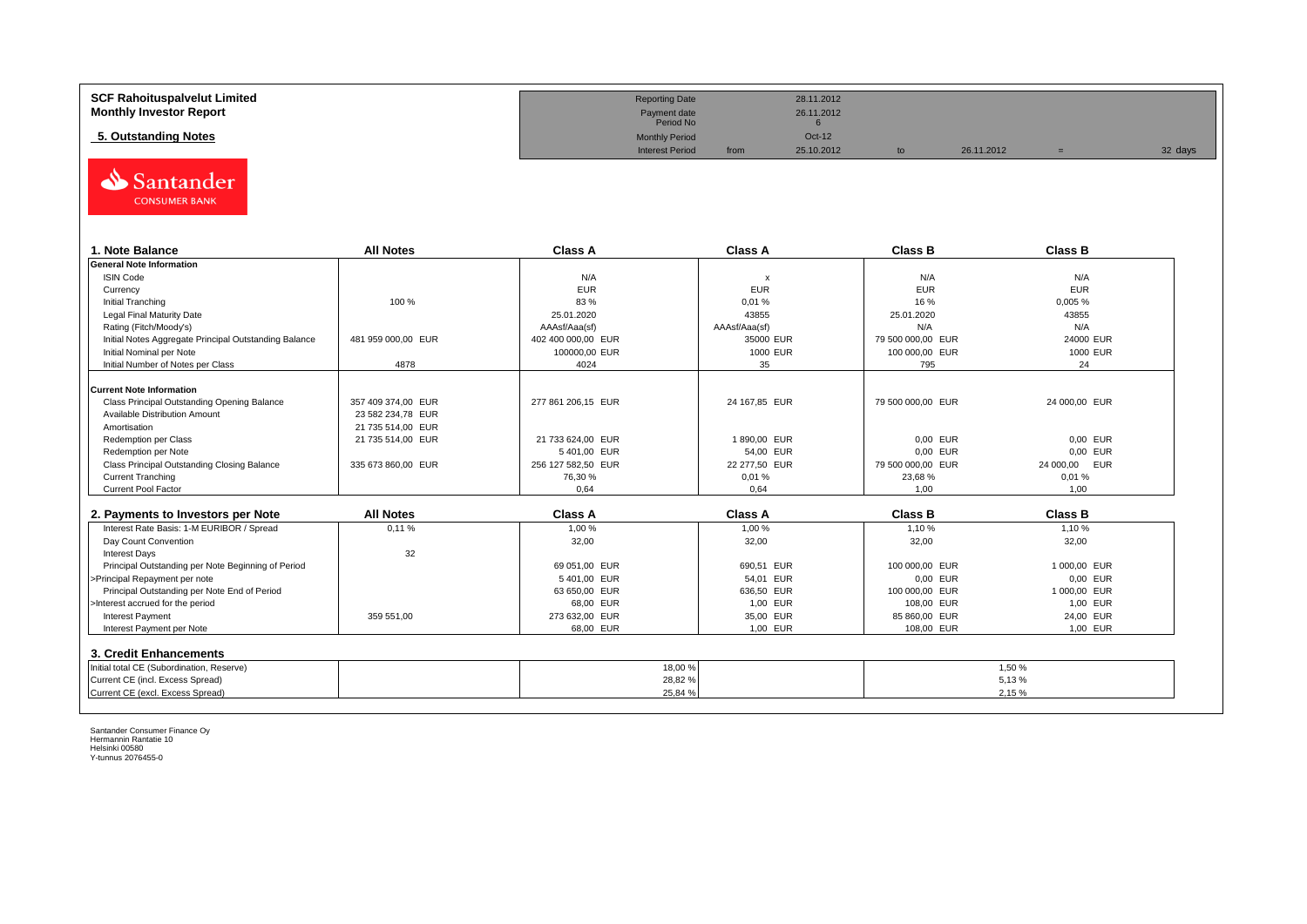# **SCF Rahoituspalvelut Limited Community Community Payment date 28.11.2012<br><b>Monthly Investor Report** Payment date 26.11.2012

**6. Counterparty Ratings, Trigger Levels and Consequences** 

Period No 6<br>Monthly Period 0ct-12 Interest Period:  $25.10.2012$  to  $26.11.2012$  = 32 days

| Santander            |
|----------------------|
| <b>CONSUMER BANK</b> |

|                                    |                                              |                                    | <b>Rating Triggers</b> |                                           |           |                                           |                                      |                                                   |                                          |                   |                                                                                                                                                                                                                                                                                                                                                                                                                                                                                                                                                                                                                                                                                                                                                                                                                                                                                                                                                                                                                                                                                                      |
|------------------------------------|----------------------------------------------|------------------------------------|------------------------|-------------------------------------------|-----------|-------------------------------------------|--------------------------------------|---------------------------------------------------|------------------------------------------|-------------------|------------------------------------------------------------------------------------------------------------------------------------------------------------------------------------------------------------------------------------------------------------------------------------------------------------------------------------------------------------------------------------------------------------------------------------------------------------------------------------------------------------------------------------------------------------------------------------------------------------------------------------------------------------------------------------------------------------------------------------------------------------------------------------------------------------------------------------------------------------------------------------------------------------------------------------------------------------------------------------------------------------------------------------------------------------------------------------------------------|
|                                    |                                              |                                    |                        | <b>Short Term</b>                         |           |                                           | <b>Long Term</b>                     |                                                   |                                          |                   |                                                                                                                                                                                                                                                                                                                                                                                                                                                                                                                                                                                                                                                                                                                                                                                                                                                                                                                                                                                                                                                                                                      |
|                                    |                                              |                                    | Fitch                  |                                           | Moody's   |                                           | Fitch                                |                                                   | Moodv's                                  |                   |                                                                                                                                                                                                                                                                                                                                                                                                                                                                                                                                                                                                                                                                                                                                                                                                                                                                                                                                                                                                                                                                                                      |
| <b>Transaction Role</b>            | Counterparty                                 | Criteria                           | Current                | Criteria                                  | Current   | Criteria                                  | Current                              | Criteria                                          | Current                                  | Trigger breached? | Summary of Contractual Requirements if Rating Trigger Breach                                                                                                                                                                                                                                                                                                                                                                                                                                                                                                                                                                                                                                                                                                                                                                                                                                                                                                                                                                                                                                         |
| Issuer                             | Rahoituspalvelut Limited                     |                                    | No rating              |                                           | No rating |                                           | No rating                            |                                                   | No rating                                | N/A               |                                                                                                                                                                                                                                                                                                                                                                                                                                                                                                                                                                                                                                                                                                                                                                                                                                                                                                                                                                                                                                                                                                      |
| Seller                             | Santander Consumer Finance OY                |                                    | No rating              |                                           | No rating |                                           | No rating                            |                                                   | No rating                                | N/A               |                                                                                                                                                                                                                                                                                                                                                                                                                                                                                                                                                                                                                                                                                                                                                                                                                                                                                                                                                                                                                                                                                                      |
| Servicer                           | Santander Consumer Finance OY                |                                    | No rating              |                                           | No rating |                                           | No rating                            |                                                   | No rating                                | N/A               |                                                                                                                                                                                                                                                                                                                                                                                                                                                                                                                                                                                                                                                                                                                                                                                                                                                                                                                                                                                                                                                                                                      |
| Servicer's Owner                   | Santander Consumer Finance                   | N/A                                | F <sub>2</sub>         | N/A                                       | $P-2$     | BBB                                       | RRR+<br><b>Rating Watch Negative</b> | Baa3                                              | Raa2<br>Review for possible<br>Downgrade | $\mathbf{N}$      | the Back-up Servicer Facilitator, Banco Santander S.A, will perform the following services: (a) in accordance<br>with the provisions of this Agreement, select an appropriate bank or financial institution to act as a<br>successor servicer in the event that a Servicer Termination Notice is delivered; (b) review the information<br>provided to it by the Servicer under this Agreement; (c) enter into appropriate data confidentiality<br>provisions; and (d) notify the Servicer if it requires further assistance                                                                                                                                                                                                                                                                                                                                                                                                                                                                                                                                                                          |
| <b>Liquidity Facility Provider</b> | <b>Banco Santander S.A.</b>                  | F <sub>2</sub>                     | F2                     | $P-1$<br>Review for possible<br>Downgrade | $P-2$     | $\overline{A}$<br>Rating Watch Negative   | RRR+<br><b>Rating Watch Negativ</b>  | A1<br>Review for possible<br>downgrade            | Baa2<br>Review for possible<br>Downgrade | Y                 | The Liquidity Facility Provider (Banco Santander) shall either a) assign or transfer all its rights, benefits, and<br>obligations to a bank or financial intermediary passported to perform banking activities in Ireland that (i)<br>meets the applicable Required Ratings (ii) enters into a liquidity facility agreement on substantially the same<br>terms as the Liquidity Facility Agreement and (iii) accedes to the Issuer Security Trust Deed all by no later<br>than 30 calendar days from the date on which the Ratings Downgrade took place if the Liquidity Facility<br>provider fails to provide Cash<br>Collateral or b) deposit an amount equal to the Available Facility into the Issuer Transaction Account by no<br>later than 14 calendar days after the downgrade (Cash Collateral)                                                                                                                                                                                                                                                                                             |
| <b>Issuer Swap Provider</b>        | Banco Santander S.A.                         | F <sub>2</sub>                     | F <sub>2</sub>         | $P-1$<br>Review for possible<br>Downgrade | $P - 2$   | $\Lambda$<br>Rating Watch Negative        | RRR+<br><b>Rating Watch Negative</b> | $\mathbf{A}1$<br>Review for possible<br>downgrade | Baa2<br>Review for possible<br>Downgrade | Y                 | The Swap Counterparty (Banco Santander) will be obliged, within the time periods specified in the<br>Basis Swap Agreement, at its own cost, to post collateral for its obligations in accordance with the provisions<br>of the Credit Support Annex, and in addition, will be obliged, within the time periods specified in the Basis<br>Swap Agreement, at its cost, to either (i) obtain a guarantee of its obligations under the Basis Swap<br>Agreement from a third party with the Required Ratings; or (ii) transfer all of its rights and obligations under<br>the Basis Swap Agreement to a third party with the Required Ratings                                                                                                                                                                                                                                                                                                                                                                                                                                                            |
| <b>Issuer Bank</b>                 | Deutsche Bank AG                             | F1<br>Rating Watch Negative        | $F1+$                  | $P-1$<br>Review for possible<br>Downgrade | $P-1$     | $\mathsf{A}$<br>Rating Watch Negative     | $\Lambda +$                          | A1<br>Review for possible<br>downgrade            | A2                                       | To be clarified   | If at any time a Ratings Downgrade has occurred in respect of the Transaction Account Bank, then the Issuer<br>and the Purchaser shall (with the prior written consent of the Note Trustee) procure that, within 30 calendar<br>days, (i) in relation to the Issuer, the Issuer Secured Accounts and the Expenses Loan Payment Account and<br>all of the funds standing to the credit of the Issuer Secured Accounts and the Expenses Loan Payment<br>Account and (ii) in relation to the Purchaser, the Purchaser Transaction Account and all funds standing to the<br>credit of the Purchaser Transaction Account, are transferred to another bank or banks that meet the<br>applicable Required Ratings (which bank shall be notified in writing by the Issuer to the Transaction Account<br>Bank) and approved in writing by the Note Trustee and in accordance with the provisions of the Transaction<br>Account Bank Agreement. The appointment of the Transaction Account Bank shall terminate on the date on<br>which the appointment of the new transaction account bank becomes effective. |
| Paying Agent and related roles     | Deutsche Bank AG                             |                                    | $F1+$                  |                                           | $P-1$     |                                           | $\Lambda +$                          |                                                   | A2                                       | N/A               |                                                                                                                                                                                                                                                                                                                                                                                                                                                                                                                                                                                                                                                                                                                                                                                                                                                                                                                                                                                                                                                                                                      |
| Corporate Service Provider         | Deutsche International Corporate<br>Services |                                    | $F1+$                  |                                           | $P-1$     |                                           | $\Lambda$                            |                                                   | A2                                       | N/A               |                                                                                                                                                                                                                                                                                                                                                                                                                                                                                                                                                                                                                                                                                                                                                                                                                                                                                                                                                                                                                                                                                                      |
| Note Trustee and Security Trustee  | Deutsche Trustee Company Limited             |                                    | $F1+$                  |                                           | $P-1$     |                                           | $A+$                                 |                                                   | A2                                       | N/A               |                                                                                                                                                                                                                                                                                                                                                                                                                                                                                                                                                                                                                                                                                                                                                                                                                                                                                                                                                                                                                                                                                                      |
| <b>Collections Bank</b>            | SEB AB                                       | F1<br><b>Rating Watch Negative</b> | F1                     | $P-1$<br>Review for possible<br>Downgrade | $P-1$     | $\Lambda$<br><b>Rating Watch Negative</b> | At                                   | A1<br>Review for possible<br>downgrade            | A1                                       | N                 | Within 30 calendar days, the Issuer Collections Account and all of the funds standing to the credit of the<br>Issuer Collections Account are transferred to another bank or banks who meet the Required Ratings (which<br>bank shall be notified in writing by the Servicer to the Collections Account Bank and approved in writing by<br>the Note Trustee): the appointment of the Collections Account Bank shall terminate on the date on which<br>the appointment of the new transaction account bank becomes effective. Upon the transfer of the Issuer<br>Collections Account to another bank, the Issuer will procure that the new transaction Upon the transfer of<br>the Issuer Collections Acoount to another bank, the Issuer will procure that the new transaction account<br>bank<br>enters into an agreement substantially in the form of the Issuer Collections Account Agreement and accedes<br>to the Issuer Security Trust Deed.                                                                                                                                                    |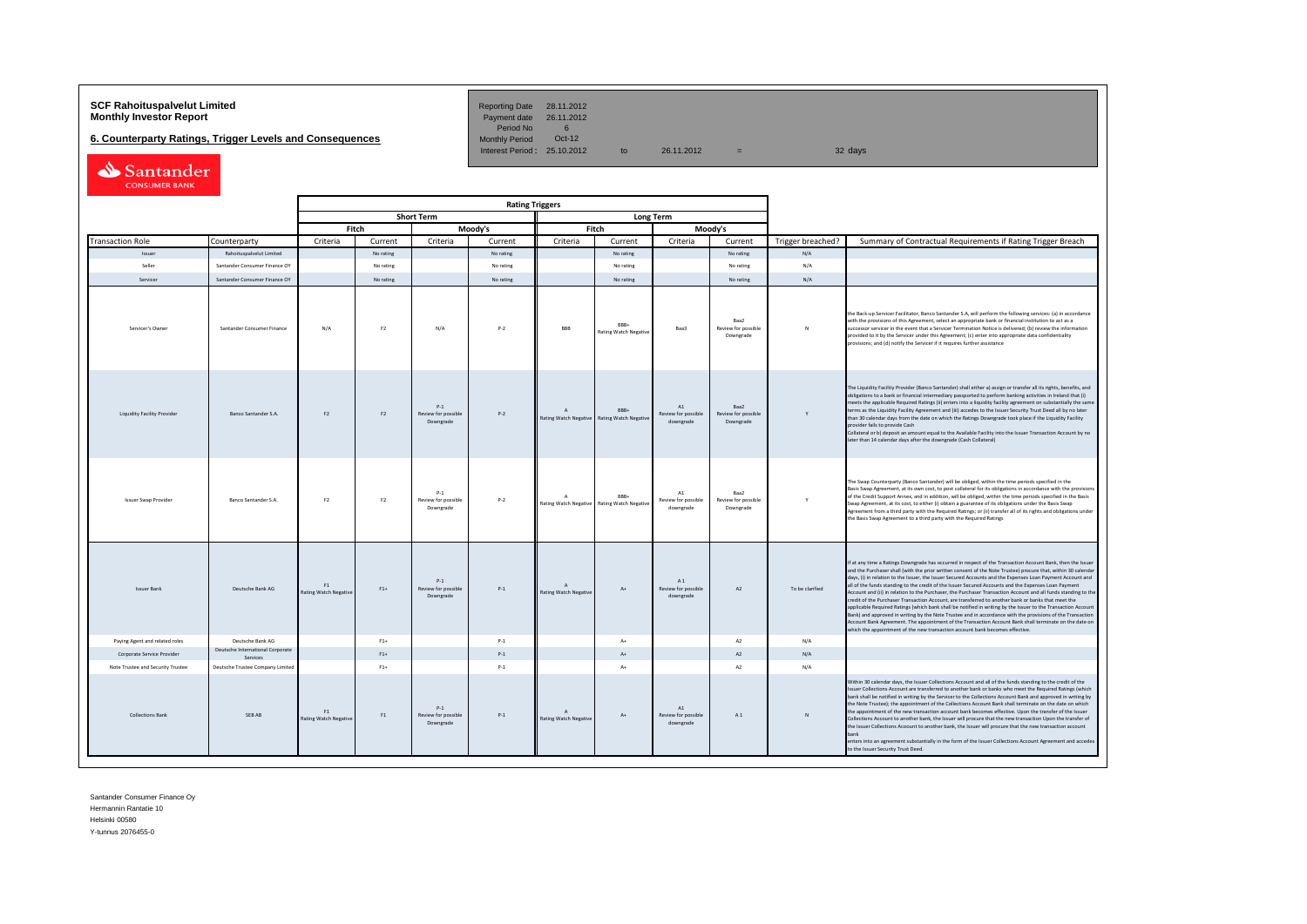| <b>SCF Rahoituspalvelut Limited</b><br><b>Monthly Investor Report</b><br>6.a Original Portfolio Principal Balance | <b>Reporting Date</b><br>Payment date<br>Period No<br><b>Monthly Period</b> |      | 28.11.2012<br>26.11.2012<br>okt. 12 |    |            |    |         |
|-------------------------------------------------------------------------------------------------------------------|-----------------------------------------------------------------------------|------|-------------------------------------|----|------------|----|---------|
|                                                                                                                   | <b>Interest Period</b>                                                      | from | 25.10.2012                          | to | 26.11.2012 | w. | 32 days |
| Santander                                                                                                         |                                                                             |      |                                     |    |            |    |         |

Average outstanding principal balance: 10 679

|                  | <b>TOTAL</b>           |             |           |                         |         |                              |                     |  |  |  |  |  |  |
|------------------|------------------------|-------------|-----------|-------------------------|---------|------------------------------|---------------------|--|--|--|--|--|--|
|                  | <b>Min</b>             | <b>Max</b>  | <b>No</b> | <b>Original balance</b> | %       | <b>WA months to maturity</b> | <b>WA seasoning</b> |  |  |  |  |  |  |
|                  | $0,00 \in$             | 4 999,99€   | 10 5 69   | 34 014 267              | 7,1%    | 20,3                         | 20,2                |  |  |  |  |  |  |
|                  | 5 000,00€              | 9 999,99€   | 14 962    | 111 330 743             | 23,1%   | 33,3                         | 16,0                |  |  |  |  |  |  |
|                  | 10 000,00€             | 14 999,99€  | 10 4 48   | 127 666 197             | 26,5%   | 40,0                         | 13,1                |  |  |  |  |  |  |
|                  | 15 000,00€             | 19 999,99€  | 4833      | 83 124 702              | 17,2%   | 44,2                         | 12,1                |  |  |  |  |  |  |
|                  | 20 000,00€             | 24 999,99€  | 2 0 8 0   | 46 047 406              | 9,6%    | 45,8                         | 10,7                |  |  |  |  |  |  |
| Original balance | 25 000,00€             | 29 999,99€  | 963       | 26 170 405              | 5,4%    | 46,3                         | 9,8                 |  |  |  |  |  |  |
|                  | 30 000,00 €            | 34 999,99 € | 493       | 15 863 298              | 3,3%    | 46,5                         | 9,7                 |  |  |  |  |  |  |
|                  | 35 000,00 €            | 39 999,99 € | 271       | 10 073 680              | 2,1%    | 45,7                         | 10,4                |  |  |  |  |  |  |
|                  | 40 000,00 €            | 44 999,99€  | 181       | 7 662 654               | 1,6%    | 45,4                         | 9,9                 |  |  |  |  |  |  |
|                  | 45 000,00€             | 49 999,99€  | 99        | 4 678 264               | 1,0%    | 45,7                         | 10,0                |  |  |  |  |  |  |
|                  | 50 000,00€             | 54 999,99€  | 78        | 4 0 5 6 5 1 8           | 0,8%    | 45,7                         | 9,0                 |  |  |  |  |  |  |
|                  | 55 000,00€             | 59 999,99 € | 51        | 2 9 2 7 2 4 6           | 0,6%    | 45,7                         | 10,1                |  |  |  |  |  |  |
|                  | 60 000,00 $\epsilon$ + |             | 105       | 8 3 4 2 2 7 8           | 1,7%    | 44,8                         | 9,2                 |  |  |  |  |  |  |
|                  |                        |             |           |                         |         |                              |                     |  |  |  |  |  |  |
|                  | Total                  |             | 45 133    | 481 957 657             | 100,00% | 42,3                         | 11,56               |  |  |  |  |  |  |

Santander Consumer Finance Oy Hermannin Rantatie 10 Helsinki 00580 Y-tunnus 2076455-0

**CONSUMER BANK**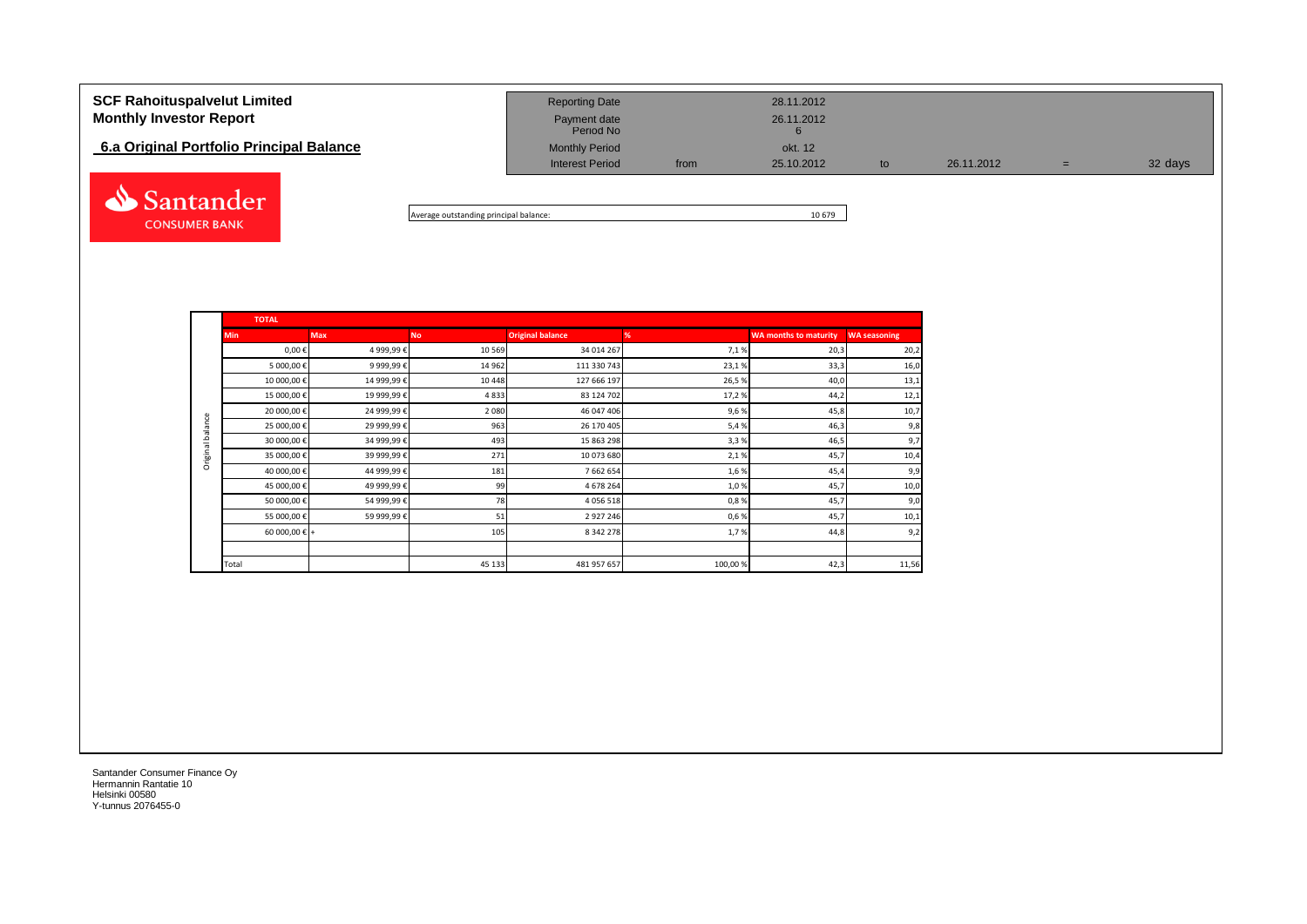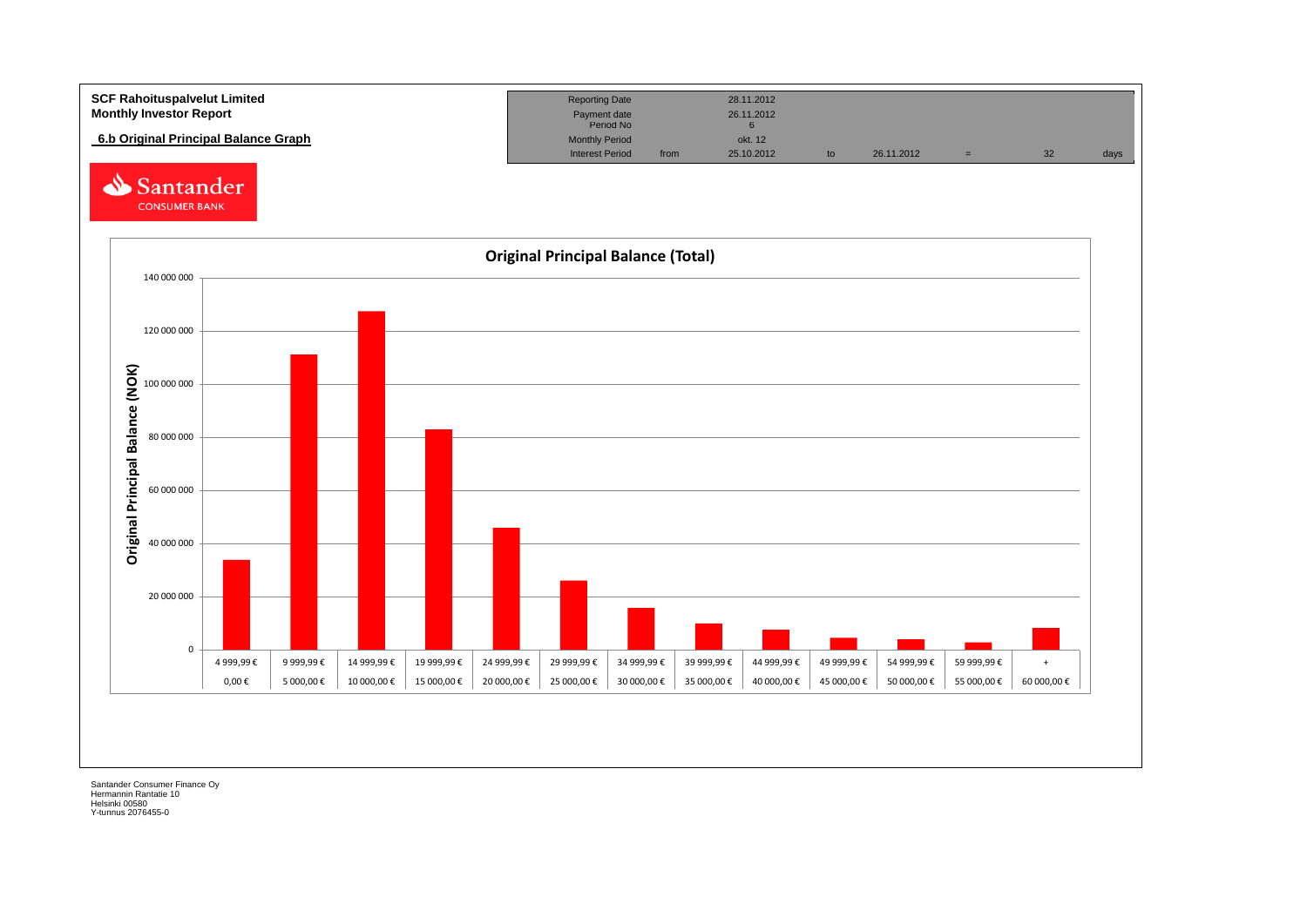## **7.a Outstanding Principal Balance**



| <b>SCF Rahoituspalvelut Limited</b><br><b>Monthly Investor Report</b> | <b>Reporting Date</b><br>Payment date<br>Period No |      | 28.11.2012<br>26.11.2012 |    |            |     |         |
|-----------------------------------------------------------------------|----------------------------------------------------|------|--------------------------|----|------------|-----|---------|
| 7.a Outstanding Principal Balance                                     | <b>Monthly Period</b>                              |      | okt. 12                  |    |            |     |         |
|                                                                       | <b>Interest Period</b>                             | from | 25.10.2012               | to | 26.11.2012 | $=$ | 32 days |
|                                                                       |                                                    |      |                          |    |            |     |         |

Average amount - all: 9 188

|                     |               |            |           | <b>TOTAL</b>  |                                              |            |                                 |                     |
|---------------------|---------------|------------|-----------|---------------|----------------------------------------------|------------|---------------------------------|---------------------|
|                     | <b>Min</b>    | <b>Max</b> | <b>No</b> |               | Outstanding balance % of Outstanding balance | % of loans | <b>WA months to</b><br>maturity | <b>WA seasoning</b> |
|                     | $0,00 \in$    | 4 999,99€  | 11 1 45   | 31 735 037    | 9,45%                                        | 30,50%     | 17,8                            | 25,6                |
|                     | 5 000,00€     | 9 999,99€  | 12758     | 94 224 786    | 28,07%                                       | 34,92%     | 29,7                            | 21,4                |
|                     | 10 000,00€    | 14 999,99€ | 7 1 0 9   | 86 250 401    | 25,69%                                       | 19,46%     | 36,0                            | 19,1                |
|                     | 15 000,00€    | 19 999,99€ | 3039      | 52 026 178    | 15,50 %                                      | 8,32%      | 39,5                            | 17,3                |
|                     | 20 000,00 €   | 24 999,99€ | 1 2 0 8   | 26 778 333    | 7,98%                                        | 3,31%      | 41,0                            | 16,3                |
| Outstanding balance | 25 000,00€    | 29 999,99€ | 573       | 15 559 853    | 4,64%                                        | 1,57%      | 40,6                            | 16,2                |
|                     | 30 000,00€    | 34 999,99€ | 279       | 8 9 9 5 5 6 5 | 2,68%                                        | 0,76%      | 40,3                            | 16,8                |
|                     | 35 000,00€    | 39 999,99€ | 157       | 5 875 596     | 1,75%                                        | 0,43%      | 40,5                            | 16,2                |
|                     | 40 000,00€    | 44 999,99€ | 100       | 4 228 786     | 1,26%                                        | 0,27%      | 39,8                            | 16,0                |
|                     | 45 000,00€    | 49 999,99€ | 53        | 2 509 872     | 0,75%                                        | 0,15%      | 40,5                            | 15,8                |
|                     | 50 000,00€    | 54 999,99€ | 40        | 2 098 846     | 0,63%                                        | 0,11%      | 40,3                            | 15,0                |
|                     | 55 000,00€    | 59 999,99€ | 14        | 798 992       | 0,24%                                        | 0,04%      | 39,0                            | 16,4                |
|                     | 60 000,00 € + |            | 60        | 4 587 262     | 1,37%                                        | 0,16%      | 39,5                            | 15,2                |
|                     |               |            |           |               |                                              |            |                                 |                     |
|                     | Total         |            | 36 5 35   | 335 672 505   | 100,0%                                       | 100,0%     | 34,0                            | 19,5                |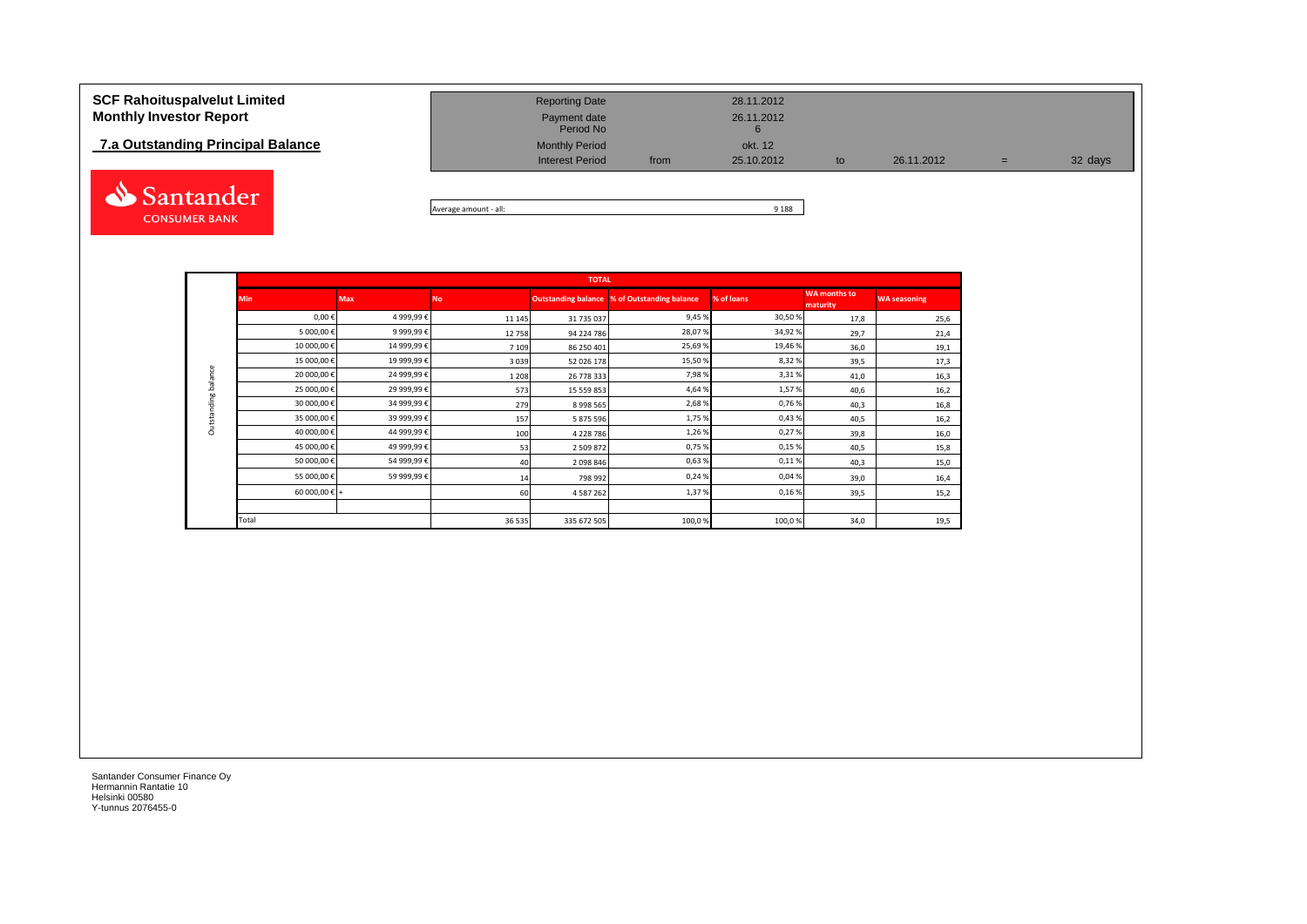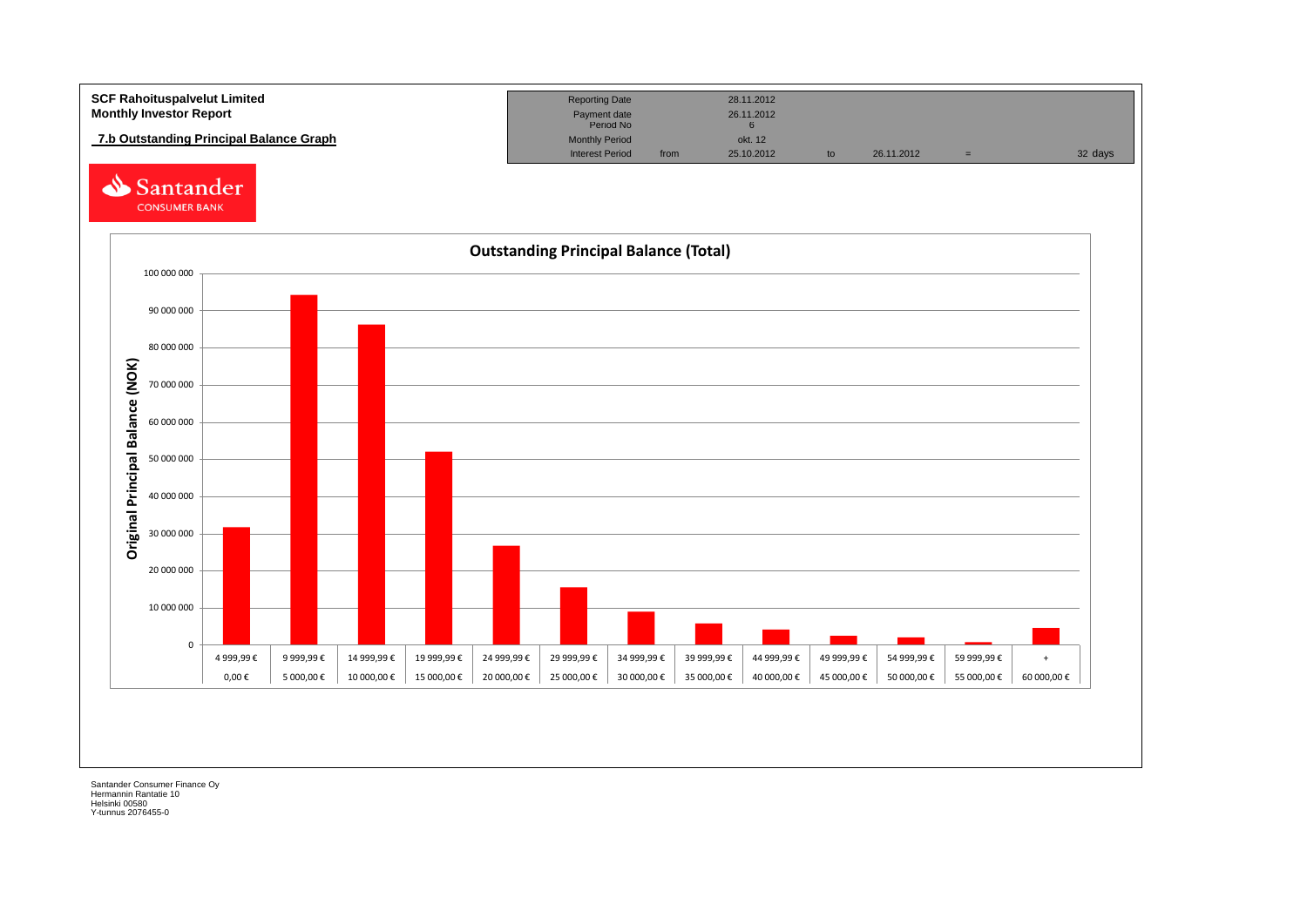#### **SCF Rahoituspalvelut Limited Monthly Investor Report**

## **8.a Geographical Distribution**



| <b>Reporting Date</b>     |      | 28.11.2012 |            |   |         |
|---------------------------|------|------------|------------|---|---------|
| Payment date<br>Period No |      | 26.11.2012 |            |   |         |
| <b>Monthly Period</b>     |      | okt. 12    |            |   |         |
| <b>Interest Period</b>    | from | 25.10.2012 | 26.11.2012 | = | 30 days |

|                       |           |                            | <b>TOTAL</b>             |            |                              |                     |
|-----------------------|-----------|----------------------------|--------------------------|------------|------------------------------|---------------------|
| <b>District</b>       | <b>No</b> | <b>Outstanding balance</b> | % of Outstanding balance | % of Loans | <b>WA months to maturity</b> | <b>WA seasoning</b> |
| Central Finland       | 4 1 7 5   | 37 177 223                 | 11,08 %                  | 11,43%     | 34,2                         | 19,3                |
| Eastern Finland       | 980       | 8 491 409                  | 2,53 %                   | 2,68%      | 33,3                         | 19,6                |
| East Tavastia         | 2 2 9 7   | 20 920 592                 | 6,23%                    | 6,29%      | 34,5                         | 19,6                |
| Greater Helsinki<br>ŝ | 8483      | 83 985 742                 | 25,02%                   | 23,22%     | 34,0                         | 19,4                |
| Northern Finland      | 2727      | 25 667 394                 | 7,65 %                   | 7,46%      | 35,5                         | 18,6                |
| Northern Savonia      | 1 1 7 2   | 9 530 918                  | 2,84 %                   | 3,21%      | 33,1                         | 19,2                |
| 횸<br>Ostrobothnia     | 2 2 7 9   | 20 304 343                 | 6,05 %                   | 6,24 %     | 32,2                         | 19,9                |
| South-Eastern Fi      | 2028      | 18 411 189                 | 5,48%                    | 5,55 %     | 34,4                         | 19,2                |
| South-Western Fi      | 3954      | 35 366 208                 | 10,54 %                  | 10,82%     | 33,9                         | 19,3                |
| Uusimaa               | 4969      | 43 424 240                 | 12,94 %                  | 13,60%     | 33,9                         | 20,6                |
| Western Tavastia      | 3471      | 32 393 246                 | 9,65%                    | 9,50%      | 34,2                         | 19,0                |
|                       |           |                            |                          |            |                              |                     |
| Total                 | 36 535    | 335 672 505                | 100,0%                   | 100,00%    | 33,9                         | 19,4                |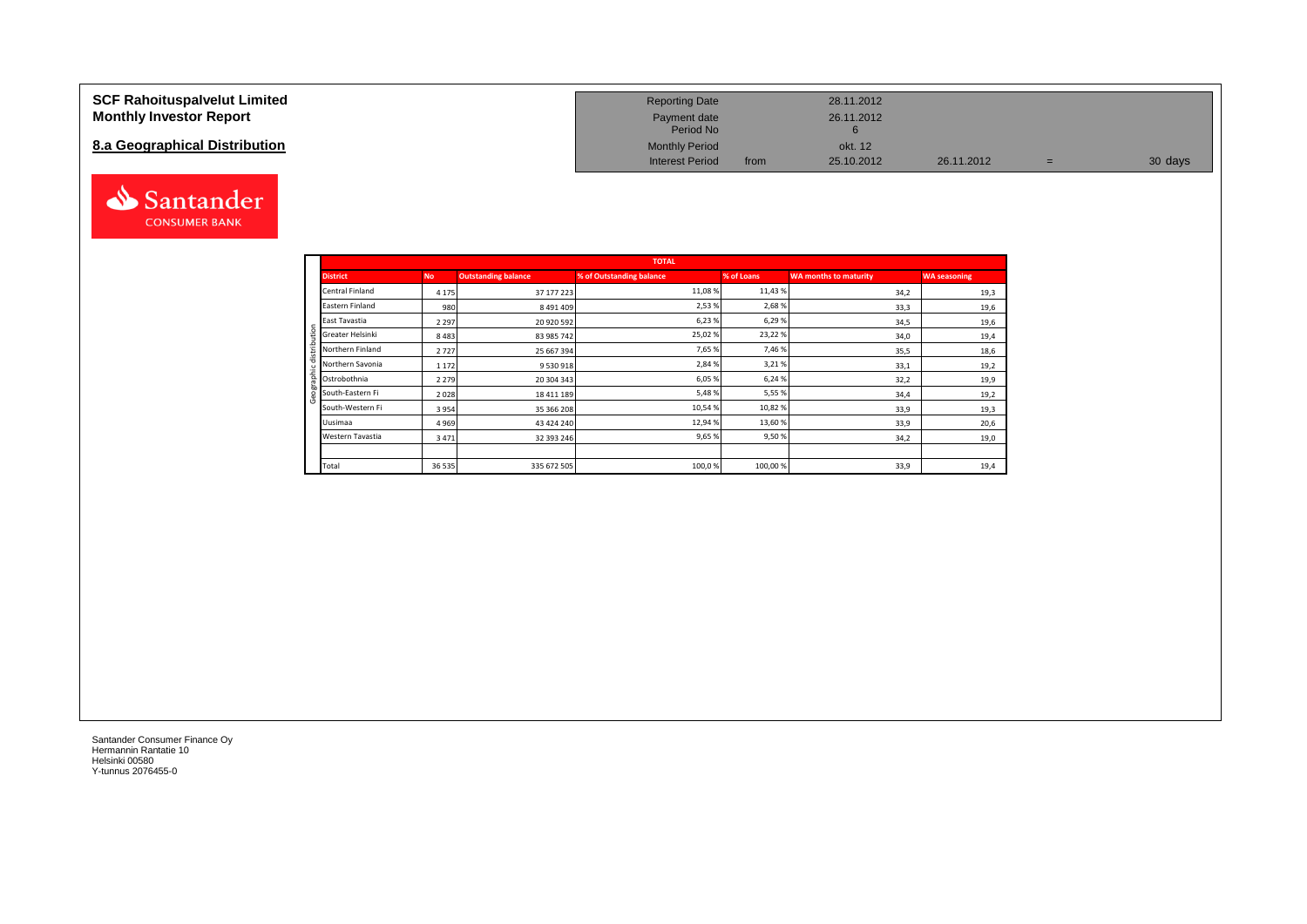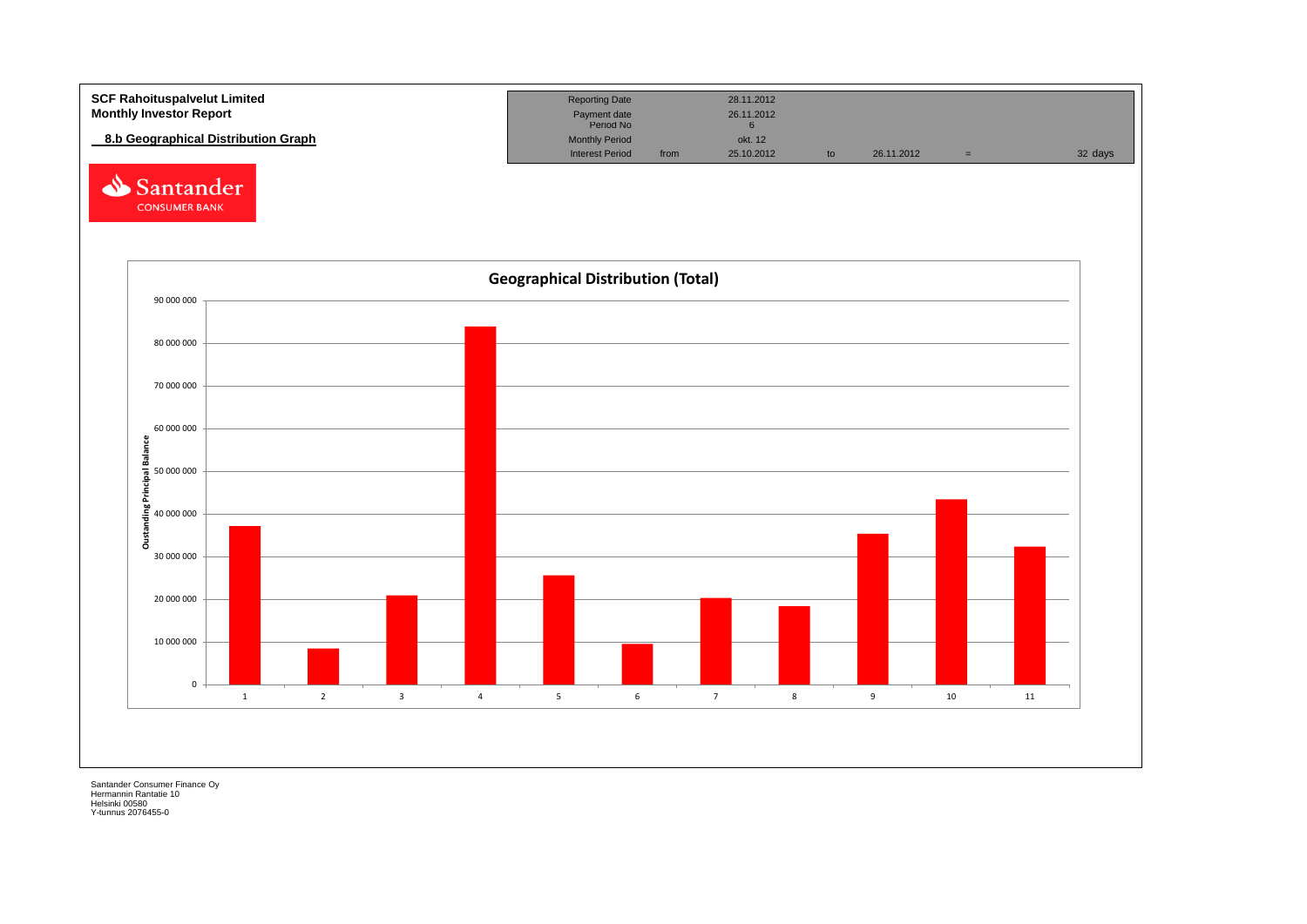| SCF Rahoituspalvelut Limited   | <b>Reporting Date</b>     |      | 28.11.2012 |    |            |     |         |
|--------------------------------|---------------------------|------|------------|----|------------|-----|---------|
| <b>Monthly Investor Report</b> | Payment date<br>Period No |      | 26.11.2012 |    |            |     |         |
| 9.a Interest Rate              | <b>Monthly Period</b>     |      | okt. 12    |    |            |     |         |
|                                | <b>Interest Period</b>    | from | 25.10.2012 | tc | 26.11.2012 | $=$ | 32 days |



|              |            |         |           | <b>TOTAL</b>               |                                          |                              |                     |
|--------------|------------|---------|-----------|----------------------------|------------------------------------------|------------------------------|---------------------|
|              | $Min (>=)$ | Max (<) | <b>No</b> | <b>Outstanding balance</b> | % of total<br><b>Outstanding balance</b> | <b>WA months to maturity</b> | <b>WA seasoning</b> |
|              |            | 1%      | 1 2 9 8   | 11 657 740                 | 3,47%                                    | 25,0                         | 13,2                |
|              | 1%         | 2%      | 2 9 9 0   | 22 400 877                 | 6,67%                                    | 28,5                         | 19,1                |
|              | 2 %        | 4 %     | 6748      | 67 603 112                 | 20,14%                                   | 34,2                         | 19,4                |
| distribution | 4 %        | 6%      | 17425     | 174 213 408                | 51,90%                                   | 35,5                         | 19,5                |
|              | 6 %        | 8%      | 8023      | 59 504 740                 | 17,73%                                   | 33,4                         | 20,8                |
|              | 8%         | 10%     | 51        | 292 628                    | 0,09%                                    | 33,3                         | 19,9                |
|              | 10 %       | 12%     |           |                            | 0,00%                                    |                              |                     |
|              | 12%        | 14 %    |           |                            | 0,00%                                    |                              |                     |
|              | 14 %       | 16 %    |           |                            | 0,00%                                    |                              |                     |
|              | 16 %       | 18%     |           |                            | 0,00%                                    |                              |                     |
|              |            |         |           |                            |                                          |                              |                     |
|              | Total      |         | 36 535    | 335 672 505                | 100,00%                                  | 31,7                         | 18,7                |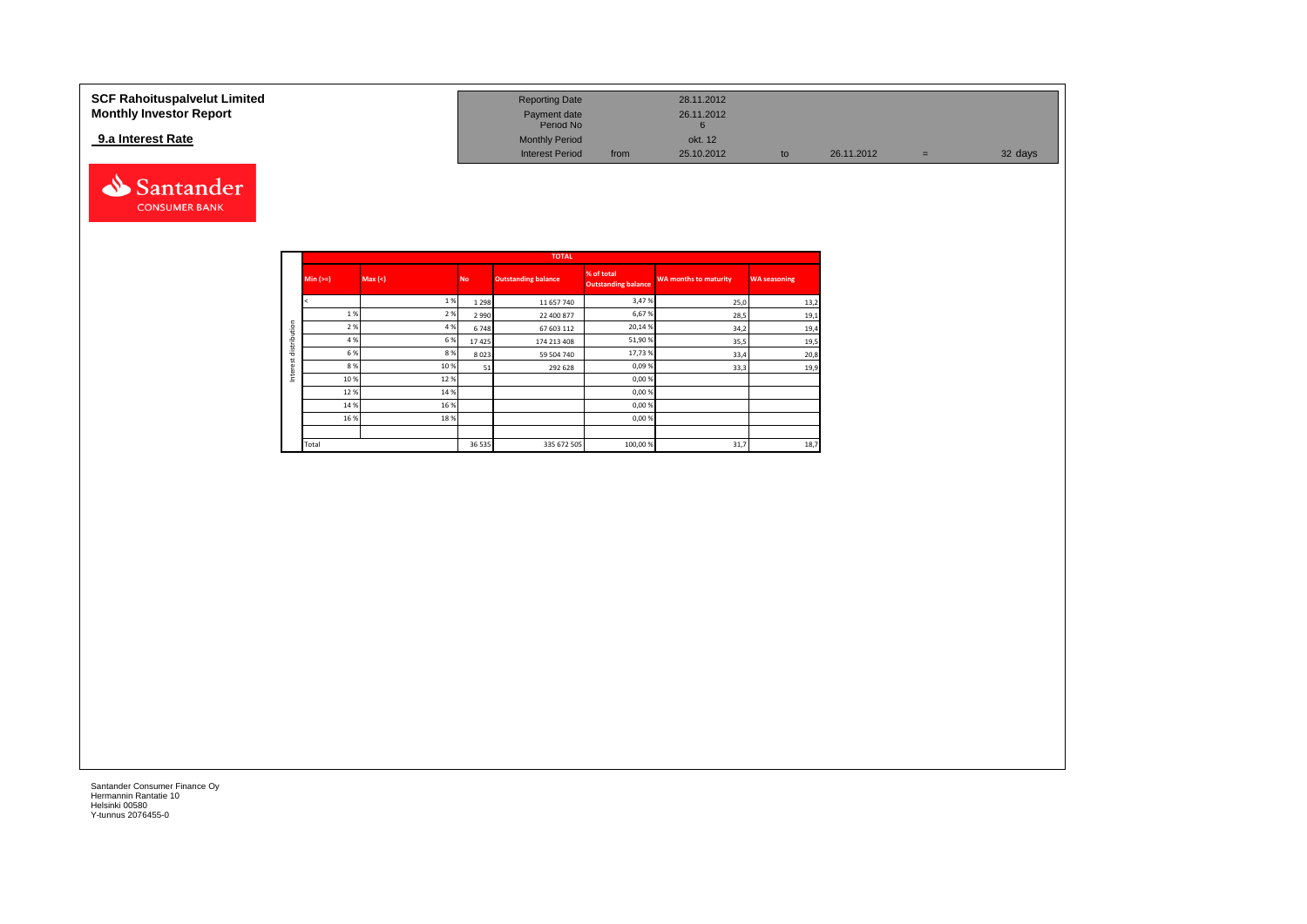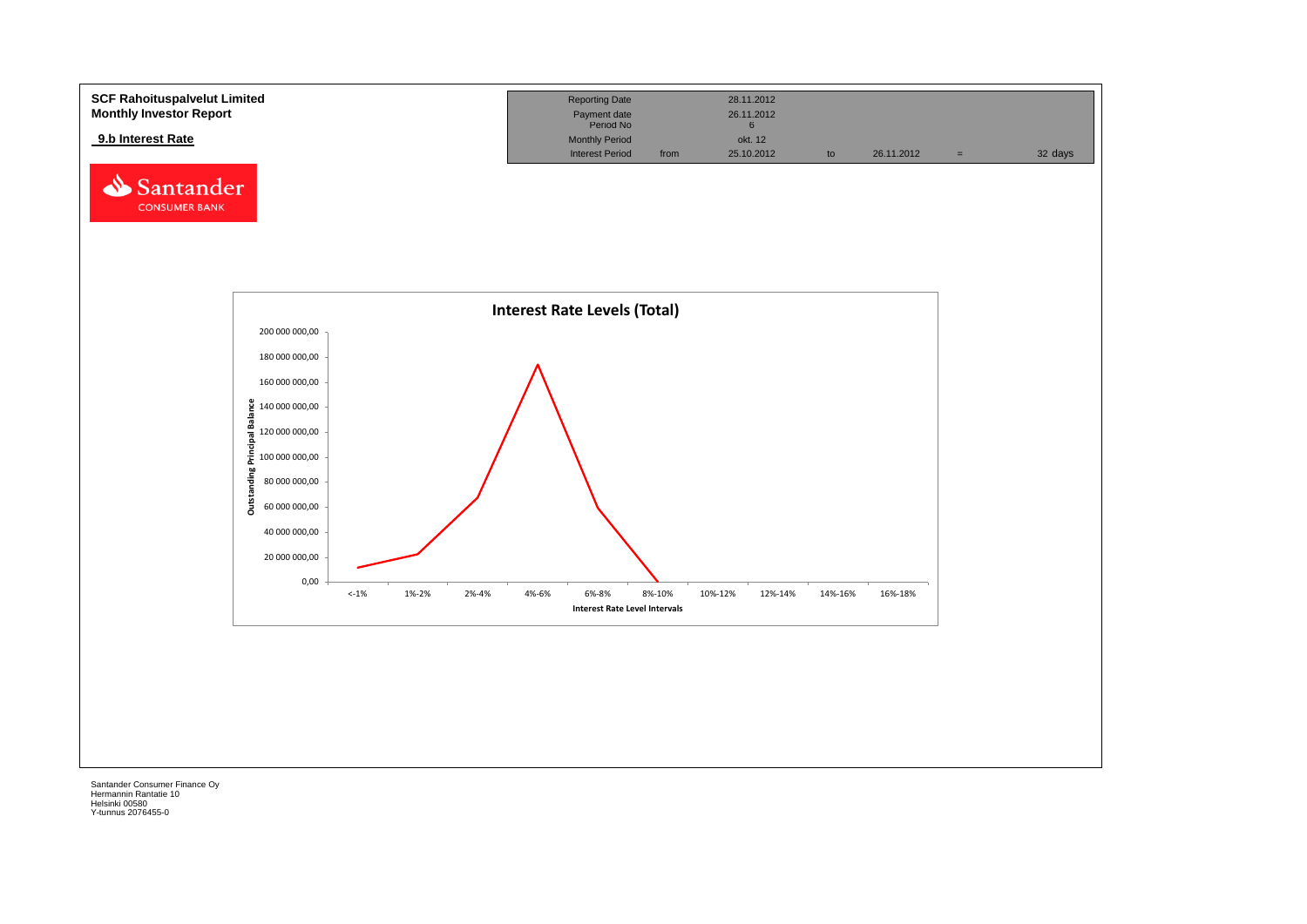| <b>SCF Rahoituspalvelut Limited</b><br><b>Monthly Investor Report</b> | <b>Reporting Date</b><br>Payment date<br>Period No |      | 28.11.2012<br>26.11.2012 |    |            |     |         |
|-----------------------------------------------------------------------|----------------------------------------------------|------|--------------------------|----|------------|-----|---------|
| 10.a Remaining Terms                                                  | <b>Monthly Period</b><br><b>Interest Period</b>    | from | okt. 12<br>25.10.2012    | to | 26.11.2012 | $=$ | 32 days |



|                     |            |            |           | <b>TOTAL</b>               |         |                              |                     |
|---------------------|------------|------------|-----------|----------------------------|---------|------------------------------|---------------------|
|                     | <b>Min</b> | <b>Max</b> | <b>No</b> | <b>Outstanding balance</b> | %       | <b>WA months to maturity</b> | <b>WA seasoning</b> |
|                     |            |            | 221       | 214 344                    | 0,06%   | 0,0                          | 39,9                |
|                     |            | 12         | 5873      | 17 549 102                 | 5,23%   | 7,9                          | 34,4                |
|                     | 13         | 24         | 9011      | 57 599 162                 | 17,16%  | 19,6                         | 25,1                |
|                     | 25         | 36         | 10 5 51   | 102 598 566                | 30,57%  | 30,7                         | 22,0                |
| maturity            | 37         | 48         | 8881      | 124 298 682                | 37,03%  | 42,9                         | 15,5                |
|                     | 49         | 60         | 1998      | 33 412 650                 | 9,95%   | 50,1                         | 9,0                 |
| 5                   | 61         | 72         |           |                            | 0,00%   |                              |                     |
| Months <sup>-</sup> | 73         | 84         |           |                            | 0,00%   |                              |                     |
|                     | 85         | 96         |           |                            | 0,00%   |                              |                     |
|                     | 97         | 108        |           |                            | 0,00%   |                              |                     |
|                     | 109        | 120        |           |                            | 0,00%   |                              |                     |
|                     | 121 >      |            |           |                            | 0,00%   |                              |                     |
|                     |            |            |           |                            |         |                              |                     |
|                     | Total      |            | 36 5 35   | 335 672 505                | 100,00% | 30,2                         | 21,2                |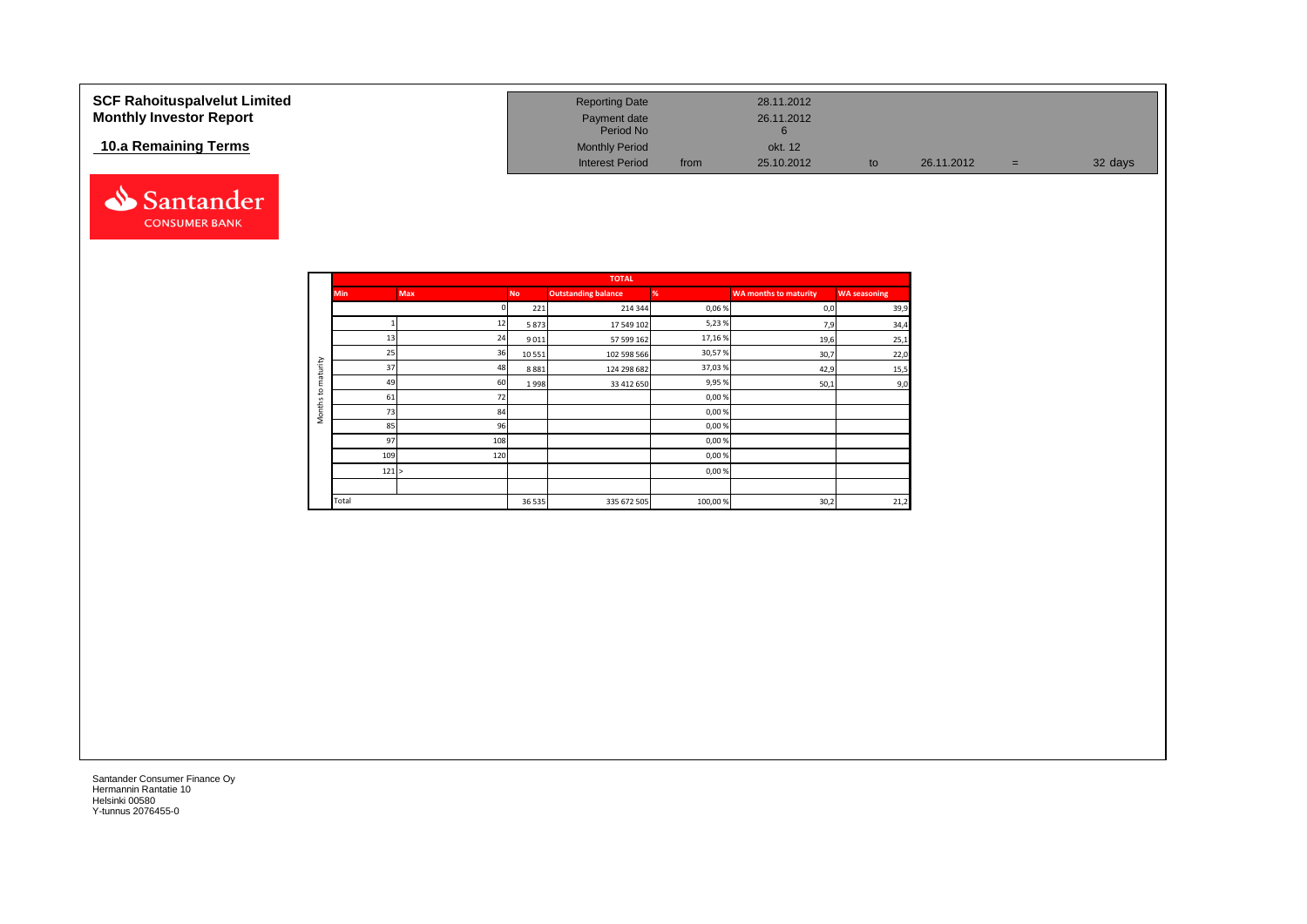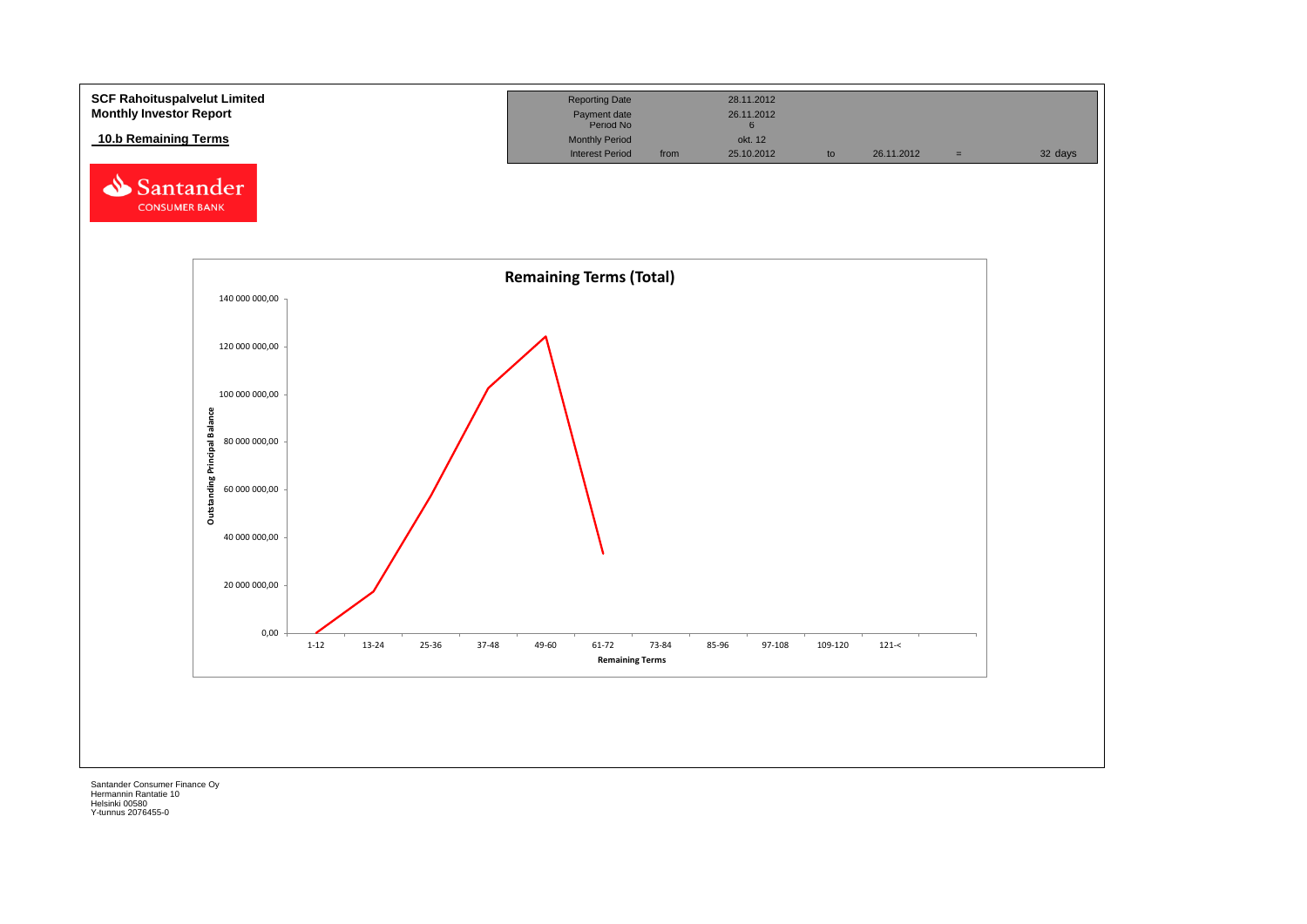| <b>SCF Rahoituspalvelut Limited</b><br><b>Monthly Investor Report</b> | <b>Reporting Date</b><br>Payment date<br>Period No |      | 28.11.2012<br>26.11.2012 |    |            |     |         |
|-----------------------------------------------------------------------|----------------------------------------------------|------|--------------------------|----|------------|-----|---------|
| 11.a Seasoning                                                        | <b>Monthly Period</b>                              |      | okt. 12                  |    |            |     |         |
|                                                                       | <b>Interest Period</b>                             | from | 25.10.2012               | to | 26.11.2012 | $=$ | 32 days |



|                                |            |            |           | <b>TOTAL</b>               |                                    |                       |                     |
|--------------------------------|------------|------------|-----------|----------------------------|------------------------------------|-----------------------|---------------------|
|                                | <b>Min</b> | <b>Max</b> | <b>No</b> | <b>Outstanding balance</b> | % of Outstanding<br><b>Balance</b> | WA months to maturity | <b>WA seasoning</b> |
|                                |            | 12         | 7372      | 87 470 074                 | 26,06%                             | 41,9                  | 9,9                 |
| 者                              | 13         | 24         | 16 3 63   | 161 643 522                | 48,16%                             | 35,4                  | 17,6                |
| c<br>ء                         | 25         | 36         | 8777      | 65 842 589                 | 19,62%                             | 26,3                  | 29,1                |
| $\blacksquare$<br>$\circ$<br>S | 37         | 48         | 2896      | 15 732 802                 | 4,69%                              | 16,8                  | 41,0                |
|                                | 49         | 60         | 1 1 1 2   | 4938400                    | 1,47%                              | 8,4                   | 52,6                |
|                                | 61         | 72         |           | 45 119                     | 0,01%                              | 20,1                  | 61,8                |
|                                | 731        | 84         |           |                            |                                    |                       |                     |
|                                | 85         | 96         |           |                            |                                    |                       |                     |
|                                |            |            |           |                            |                                    |                       |                     |
|                                |            |            | 36 535    | 335 672 505                | 100 %                              | 24,8                  | 35,3                |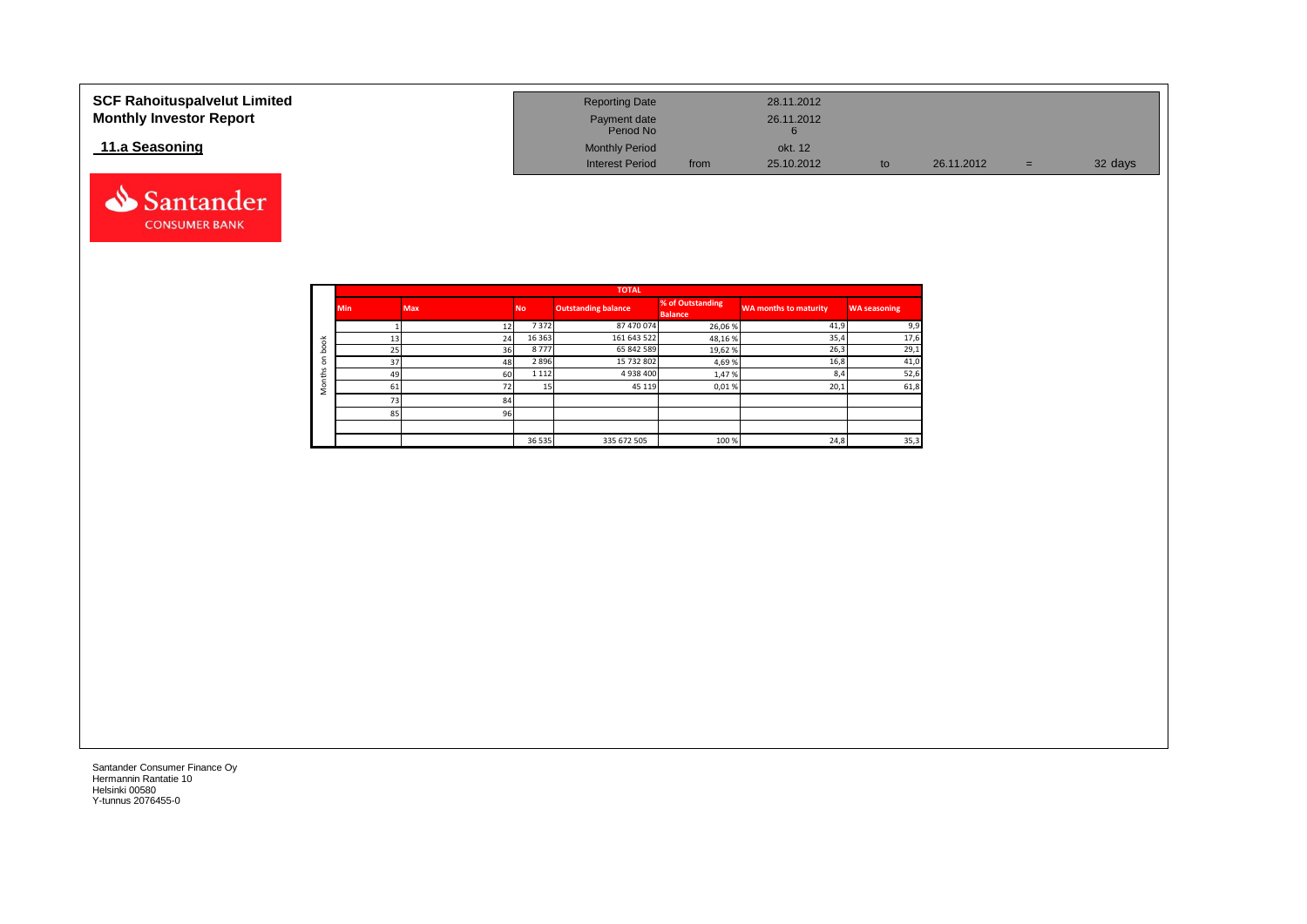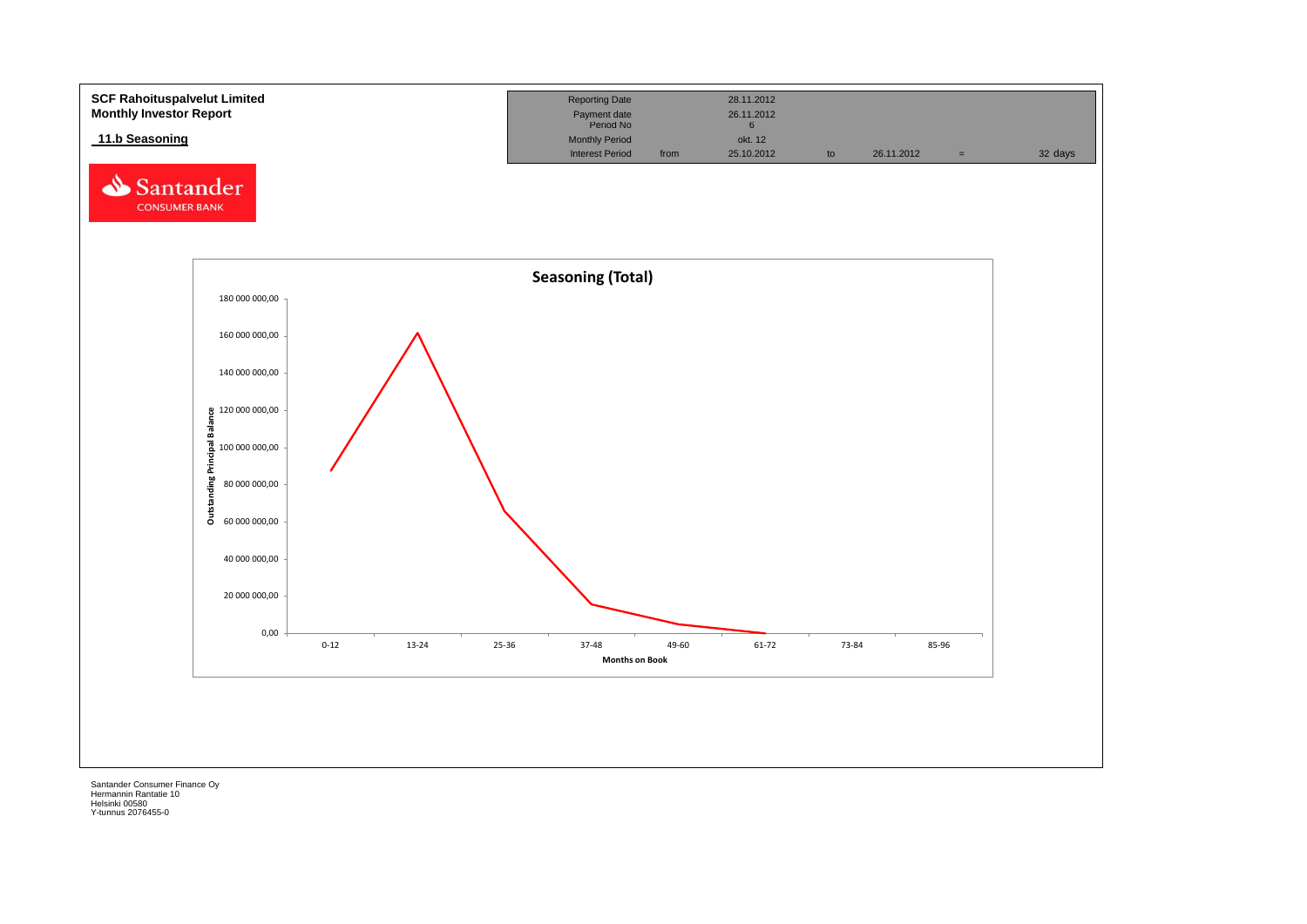| <b>SCF Rahoituspalvelut Limited</b><br><b>Monthly Investor Report</b> | <b>Reporting Date</b><br>Payment date<br>Period No |      | 28.11.2012<br>26.11.2012 |            |     |         |
|-----------------------------------------------------------------------|----------------------------------------------------|------|--------------------------|------------|-----|---------|
| 13.a Balloon Ioans                                                    | <b>Monthly Period</b>                              |      | okt. 12                  |            |     |         |
|                                                                       | <b>Interest Period</b>                             | from | 25.10.2012               | 26.11.2012 | $=$ | 32 days |

┑

|                   |        | <b>TOTAL</b> |           |                            |                                    |                       |                     |  |  |  |  |  |  |
|-------------------|--------|--------------|-----------|----------------------------|------------------------------------|-----------------------|---------------------|--|--|--|--|--|--|
| ৯<br>∸.<br>S<br>∽ | ۰      | <b>Min</b>   | <b>No</b> | <b>Outstanding balance</b> | % of Outstanding<br><b>Balance</b> | WA months to maturity | <b>WA seasoning</b> |  |  |  |  |  |  |
| ത<br>∘            |        | Standard     | 30 091    | 229 381 967                | 68.34%                             | 33,1                  | 19,0                |  |  |  |  |  |  |
| 은                 | o<br>۰ | Balloon      | 6444      | 106 290 538                | 31,66%                             | 36,1                  | 20,4                |  |  |  |  |  |  |
| ء<br>Σ            |        |              |           |                            |                                    |                       |                     |  |  |  |  |  |  |
|                   |        | Total        | 36 535    | 335 672 505                | 100 %                              | 34,6                  | 19,7                |  |  |  |  |  |  |

Santander Consumer Finance Oy Hermannin Rantatie 10 Helsinki 00580 Y-tunnus 2076455-0

Santander **CONSUMER BANK**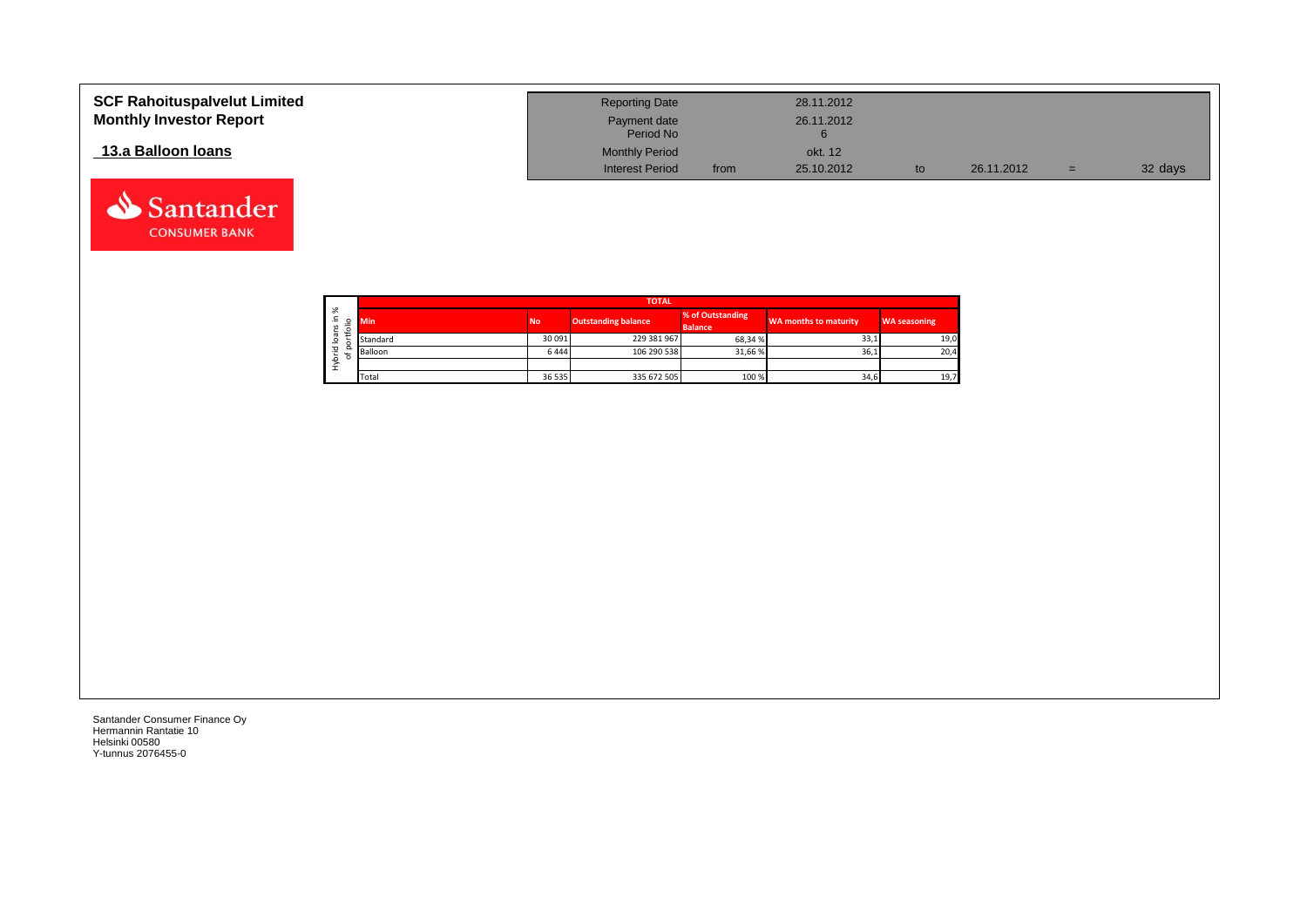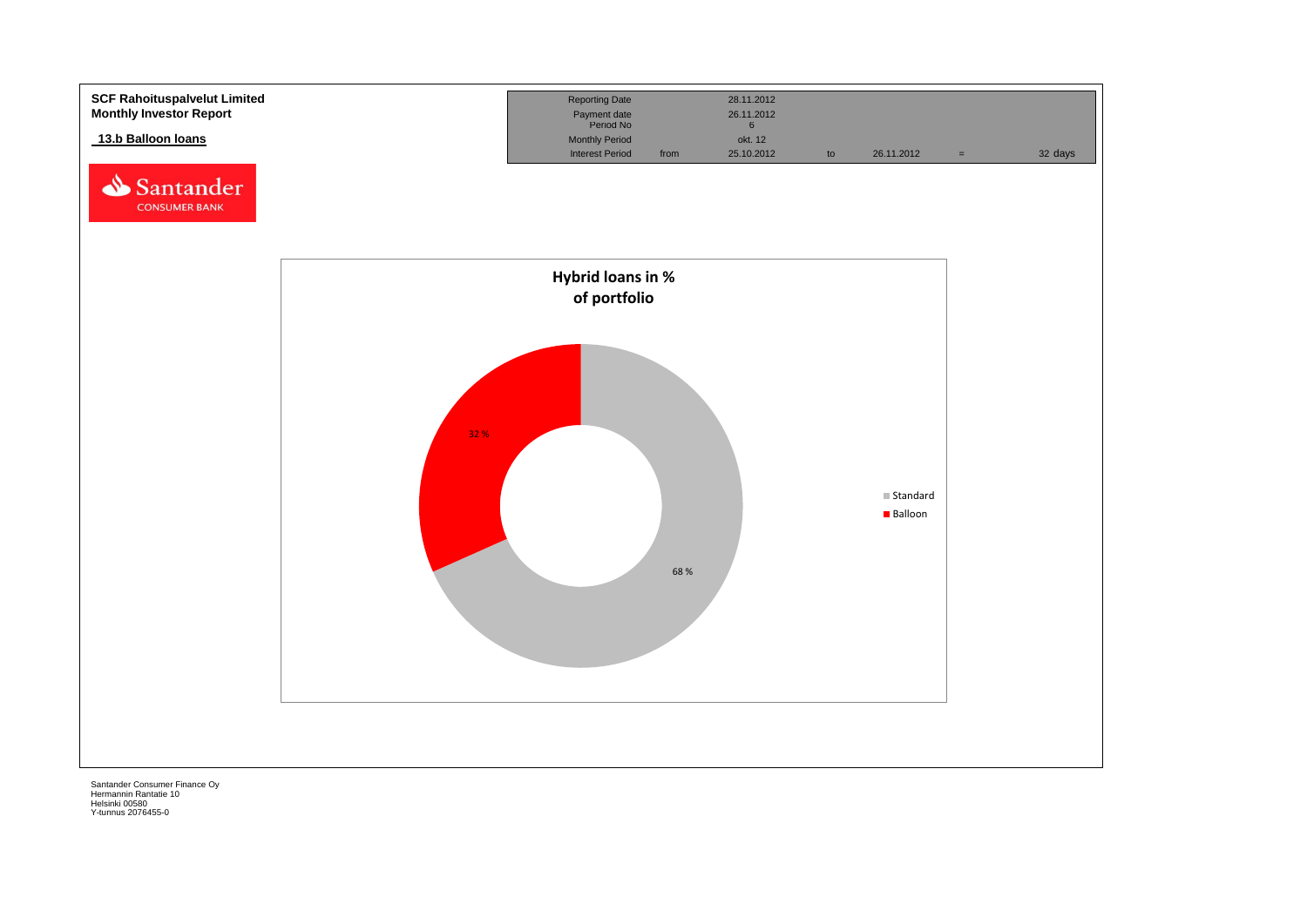| <b>SCF Rahoituspalvelut Limited</b> | <b>Reporting Date</b>  |      | 28.11.2012 |            |     |         |
|-------------------------------------|------------------------|------|------------|------------|-----|---------|
| <b>Monthly Investor Report</b>      | Payment date           |      | 26.11.2012 |            |     |         |
|                                     | Period No              |      |            |            |     |         |
| 14.a # loans per borrower           | <b>Monthly Period</b>  |      | okt. 12    |            |     |         |
|                                     | <b>Interest Period</b> | from | 25.10.2012 | 26.11.2012 | $=$ | 32 days |



|          |                              | <b>TOTAL</b>                   |                            |          |
|----------|------------------------------|--------------------------------|----------------------------|----------|
|          | <b>Total number of loans</b> | <b>Total number of debtors</b> | <b>Outstanding balance</b> | %        |
|          |                              | 35 897                         | 327 402 791                | 97,5%    |
|          |                              | 296                            | 7 547 826                  | 2,2%     |
| ৯<br>row |                              | 13                             | 707 144                    | 0,2%     |
| bor      |                              |                                | 14 743                     | 0,0%     |
| per      |                              |                                |                            |          |
|          |                              |                                |                            |          |
| #loans   |                              |                                |                            |          |
|          |                              |                                |                            |          |
|          |                              |                                |                            |          |
|          |                              |                                |                            |          |
|          | Total                        | 36 207                         | 335 672 505                | 100,00 % |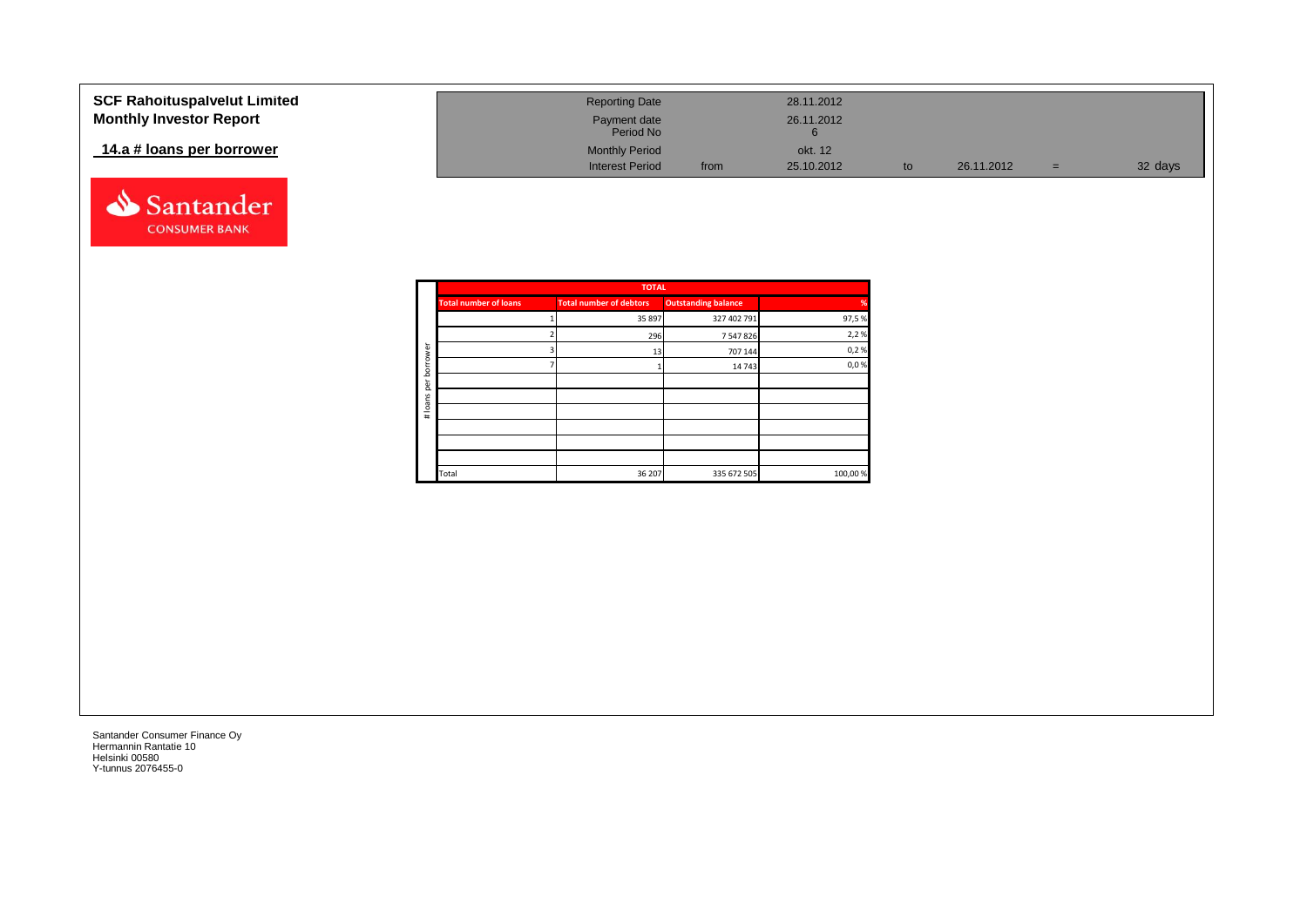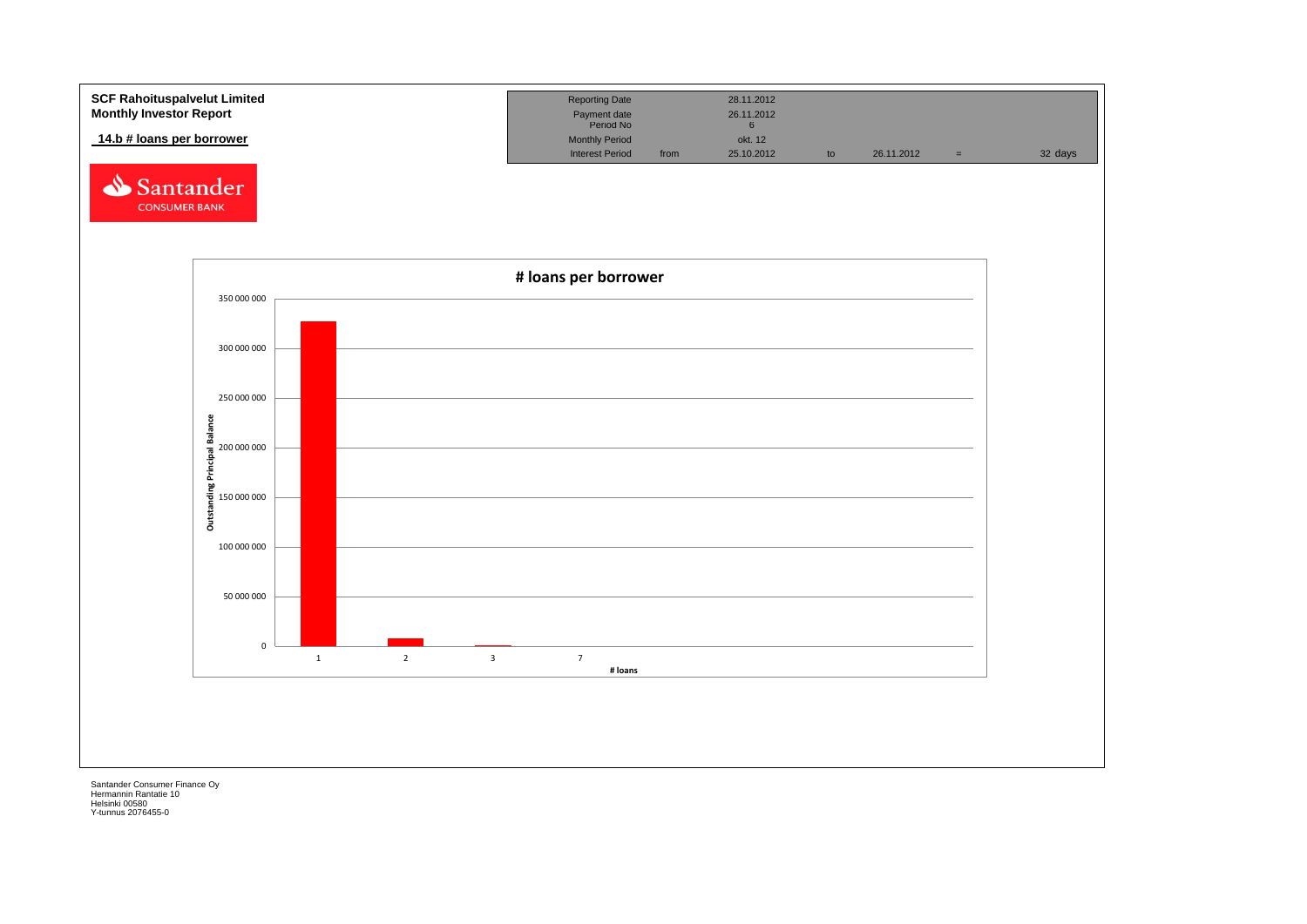| SCF Rahoituspalvelut Limited<br><b>Monthly Investor Report</b> | <b>Reporting Date</b><br>Payment date<br>Period No |      | 28.11.2012<br>26.11.2012 |            |     |         |
|----------------------------------------------------------------|----------------------------------------------------|------|--------------------------|------------|-----|---------|
| 15.a Amortization Profile                                      | <b>Monthly Period</b><br><b>Interest Period</b>    | from | okt. 12<br>25.10.2012    | 26.11.2012 | $=$ | 32 days |

| <b>TOTAL</b>  |    |                        |                        |                     |                 |        |            |
|---------------|----|------------------------|------------------------|---------------------|-----------------|--------|------------|
| <b>Period</b> |    | <b>Opening Balance</b> | <b>Closing Balance</b> | <b>Amortization</b> | <b>Interest</b> | Yield  | Percentage |
|               |    |                        |                        |                     |                 |        |            |
|               |    | 335 672 505            | 325 175 716            | 10 496 790          | 1 3 6 1 7 3 7   | 4,87%  | 96,87%     |
|               |    | 325 175 716            | 314 663 336            | 10 512 379          | 1 3 1 9 5 7 1   | 4,87%  | 93,74%     |
|               |    | 314 663 336            | 304 242 303            | 10 421 034          | 1 277 341       | 4,87%  | 90,64%     |
|               |    | 304 242 303            | 293 819 274            | 10 423 029          | 1 2 3 5 4 7 6   | 4,87%  | 87,53%     |
|               |    | 293 819 274            | 283 515 901            | 10 303 373          | 1 193 5 28      | 4,87%  | 84,46%     |
| periods)      |    | 283 515 901            | 273 356 386            | 10 159 515          | 1 152 211       | 4,88%  | 81,44%     |
|               |    | 273 356 386            | 263 237 039            | 10 119 346          | 1 1 1 1 5 1 6   | 4,88%  | 78,42%     |
|               |    | 263 237 039            | 253 207 885            | 10 029 154          | 1070790         | 4,88%  | 75,43%     |
|               |    | 253 207 885            | 243 586 980            | 9 620 905           | 1 0 3 0 5 0 8   | 4,88%  | 72,57%     |
|               | 10 | 243 586 980            | 233 972 998            | 9613981             | 992 047         | 4,89%  | 69,70%     |
|               | 11 | 233 972 998            | 224 585 075            | 9 387 923           | 953 461         | 4,89%  | 66,91%     |
|               | 12 | 224 585 075            | 215 335 670            | 9 249 405           | 915 884         | 4,89%  | 64,15%     |
| Amortization  | 13 | 215 335 670            | 206 272 616            | 9 0 63 0 55         | 878 980         | 4,90%  | 61,45%     |
|               | 14 | 206 272 616            | 197 209 766            | 9062849             | 843 059         | 4,90%  | 58,75%     |
|               | 15 | 197 209 766            | 188 134 973            | 9074793             | 807 332         | 4,91%  | 56,05%     |
|               | 16 | 188 134 973            | 179 435 859            | 8 6 9 1 1 1 4       | 771 907         | 4,92%  | 53,46%     |
|               | 17 | 179 435 859            | 170 641 491            | 8794368             | 737 907         | 4,93%  | 50,84%     |
|               | 18 | 170 641 491            | 162 033 659            | 8 607 833           | 703 696         | 4,95 % | 48,27%     |
|               | 19 | 162 033 659            | 153 417 335            | 8 6 1 6 3 2 3       | 670 267         | 4,96%  | 45,70%     |
|               | 20 | 153 417 335            | 145 117 044            | 8 300 291           | 636 669         | 4,98%  | 43,23%     |
|               |    |                        |                        |                     |                 |        |            |
|               |    |                        |                        |                     |                 |        |            |

Santander **CONSUMER BANK**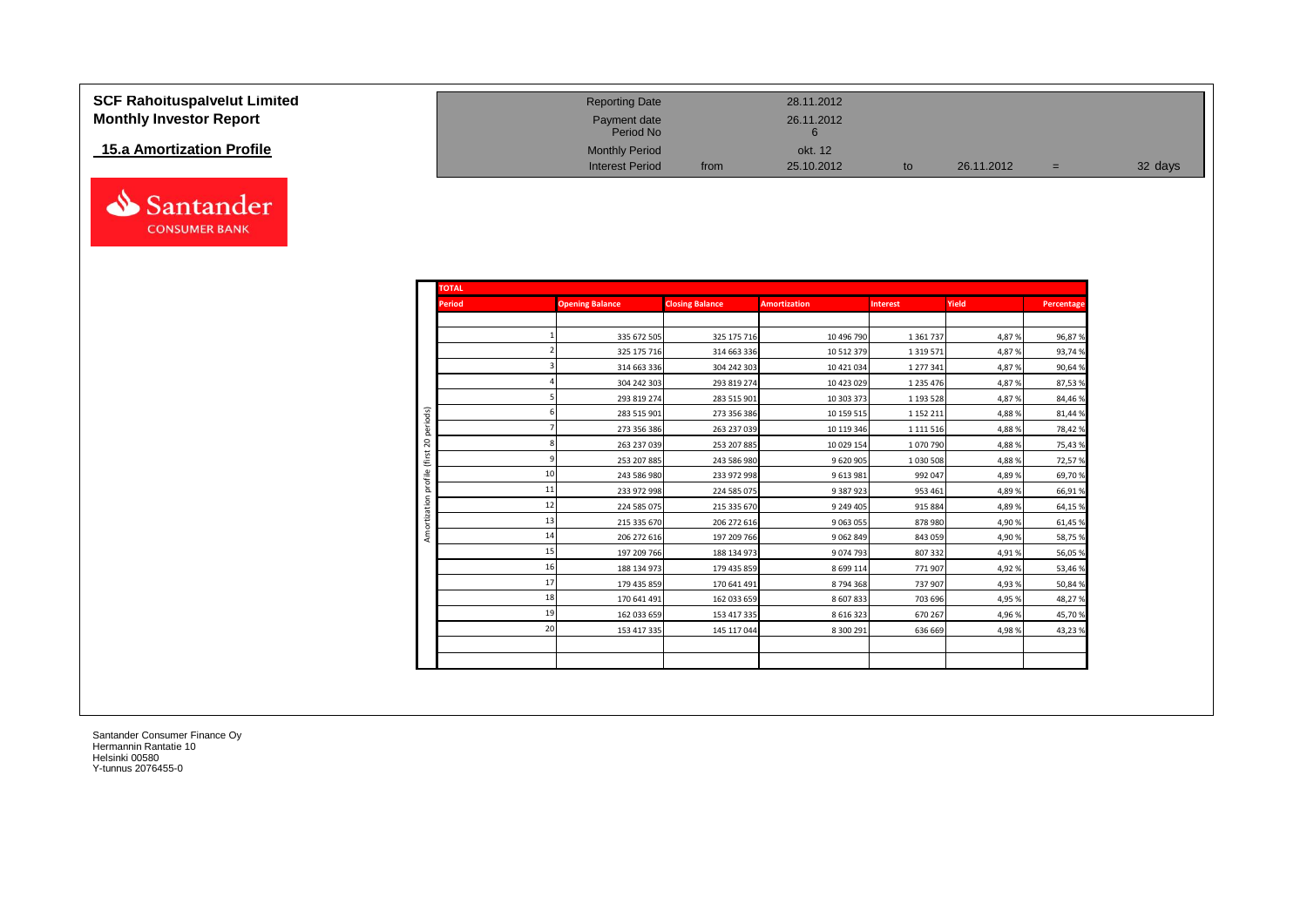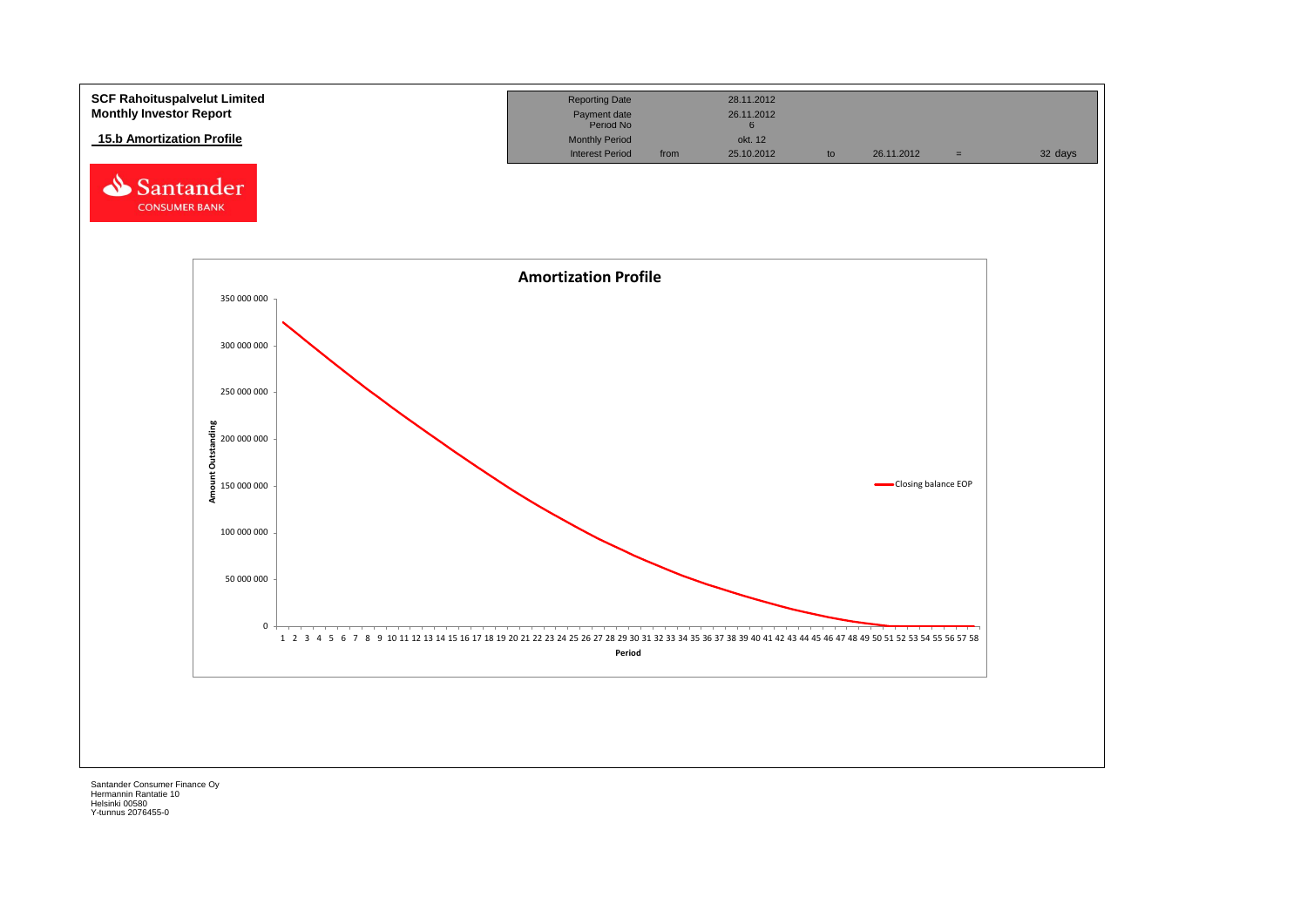| <b>SCF Rahoituspalvelut Limited</b><br><b>Monthly Investor Report</b> |                |                               |     | <b>Reporting Date</b><br>Payment date                        |                        | 28.11.2012<br>26.11.2012   |    |            |     |         |
|-----------------------------------------------------------------------|----------------|-------------------------------|-----|--------------------------------------------------------------|------------------------|----------------------------|----|------------|-----|---------|
| 16.a Payment Holidays                                                 |                |                               |     | Period No<br><b>Monthly Period</b><br><b>Interest Period</b> | from                   | 6<br>okt. 12<br>25.10.2012 | to | 26.11.2012 | $=$ | 32 days |
| Santander<br><b>CONSUMER BANK</b>                                     |                |                               |     |                                                              |                        |                            |    |            |     |         |
|                                                                       |                | <b>TOTAL</b><br><b>Period</b> |     | No of cont Number of periods granted                         | <b>Sum of Payments</b> |                            |    |            |     |         |
|                                                                       |                | 201 205                       | 181 | 248                                                          | 2 124 992              |                            |    |            |     |         |
|                                                                       |                | 201 206                       | 154 | 227                                                          | 1 603 234              |                            |    |            |     |         |
|                                                                       |                | 201 207                       | 157 | 230                                                          | 2 0 2 1 9 3 7          |                            |    |            |     |         |
|                                                                       |                | 201 208                       | 131 | 175                                                          | 1525999                |                            |    |            |     |         |
|                                                                       |                | 201 209                       | 108 | 153                                                          | 1082675,72             |                            |    |            |     |         |
|                                                                       |                | 201 210                       | 87  | 135                                                          | 977336,4               |                            |    |            |     |         |
|                                                                       |                |                               |     |                                                              |                        |                            |    |            |     |         |
|                                                                       | Paymet Holiday |                               |     |                                                              |                        |                            |    |            |     |         |
|                                                                       |                |                               |     |                                                              |                        |                            |    |            |     |         |
|                                                                       |                |                               |     |                                                              |                        |                            |    |            |     |         |
|                                                                       |                |                               |     |                                                              |                        |                            |    |            |     |         |
|                                                                       |                |                               |     |                                                              |                        |                            |    |            |     |         |
|                                                                       |                |                               |     |                                                              |                        |                            |    |            |     |         |
|                                                                       |                |                               |     |                                                              |                        |                            |    |            |     |         |
|                                                                       |                |                               |     |                                                              |                        |                            |    |            |     |         |
|                                                                       |                |                               |     |                                                              |                        |                            |    |            |     |         |
|                                                                       |                |                               |     |                                                              |                        |                            |    |            |     |         |
|                                                                       |                | Total                         | 818 | 1 1 6 8                                                      | 9 3 3 6 1 7 4          |                            |    |            |     |         |
|                                                                       |                |                               |     |                                                              |                        |                            |    |            |     |         |
|                                                                       |                |                               |     |                                                              |                        |                            |    |            |     |         |
|                                                                       |                |                               |     |                                                              |                        |                            |    |            |     |         |
|                                                                       |                |                               |     |                                                              |                        |                            |    |            |     |         |
|                                                                       |                |                               |     |                                                              |                        |                            |    |            |     |         |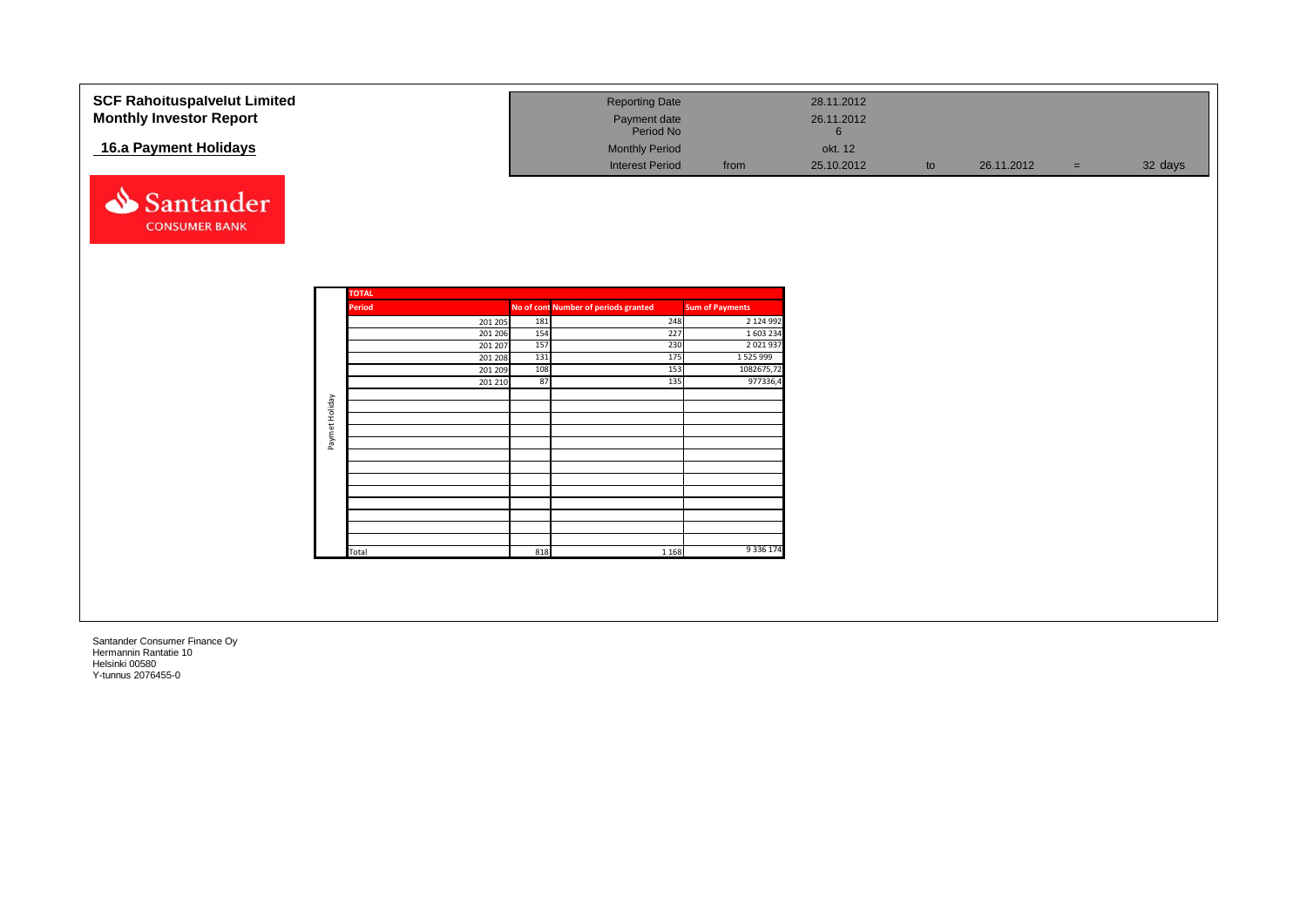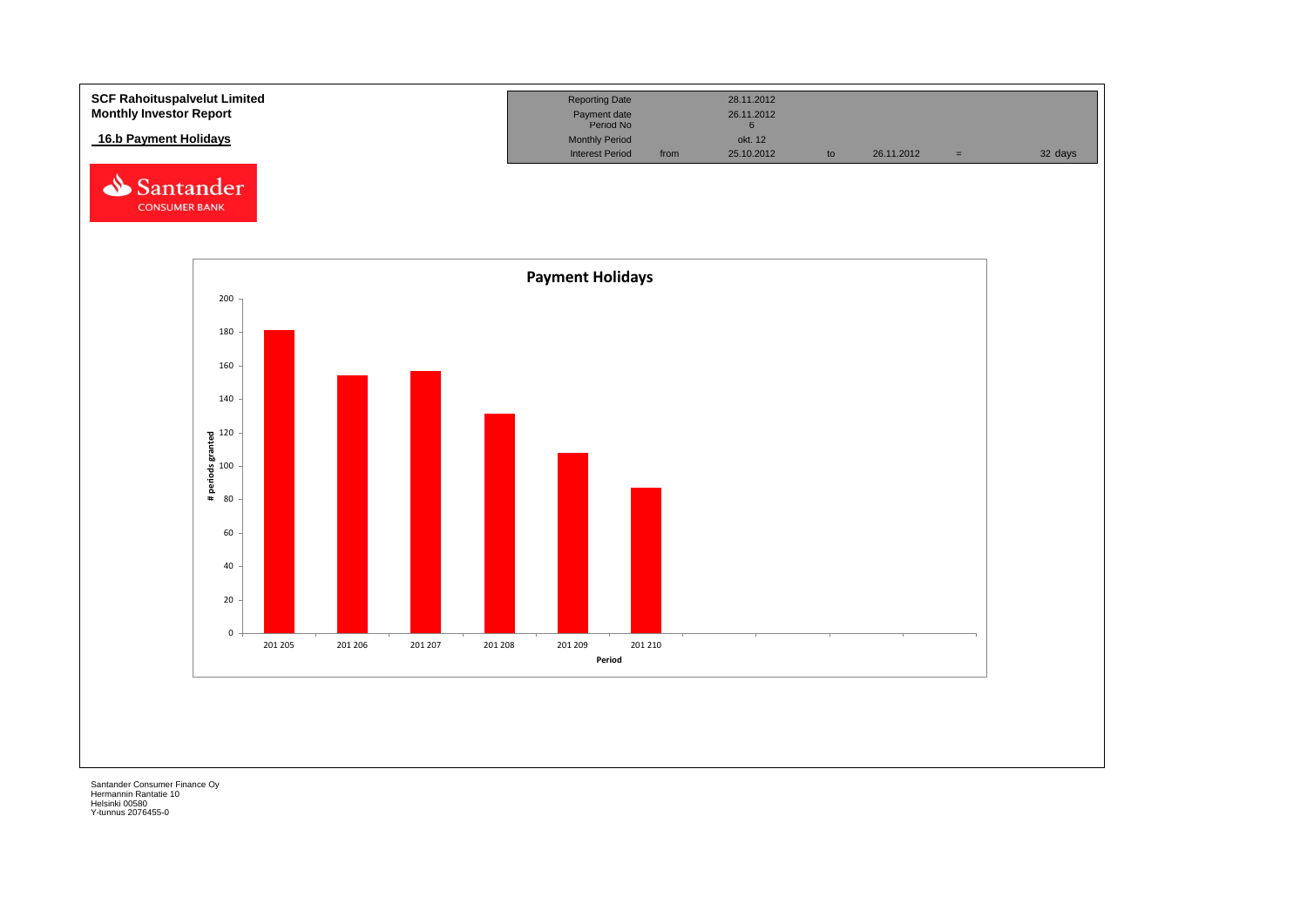| <b>SCF Rahoituspalvelut Limited</b><br><b>Monthly Investor Report</b> |              |                        |           | <b>Reporting Date</b><br>Payment date<br>Period No |      | 28.11.2012<br>26.11.2012<br>$6\phantom{1}$ |    |            |          |         |
|-----------------------------------------------------------------------|--------------|------------------------|-----------|----------------------------------------------------|------|--------------------------------------------|----|------------|----------|---------|
| 17.a Restructured Loans                                               |              |                        |           | <b>Monthly Period</b><br><b>Interest Period</b>    | from | okt. 12<br>25.10.2012                      | to | 26.11.2012 | $\equiv$ | 32 days |
| Santander<br><b>CONSUMER BANK</b>                                     |              |                        |           |                                                    |      |                                            |    |            |          |         |
|                                                                       |              |                        |           |                                                    |      |                                            |    |            |          |         |
|                                                                       |              | <b>TOTAL</b><br>Period | <b>No</b> | <b>Outstanding Balance</b>                         |      |                                            |    |            |          |         |
|                                                                       |              | 2012 05                |           | $\mathbf{0}$                                       |      |                                            |    |            |          |         |
|                                                                       |              | 2012 06                | $\Omega$  |                                                    |      |                                            |    |            |          |         |
|                                                                       |              | 2012 07                |           |                                                    |      |                                            |    |            |          |         |
|                                                                       |              | 2012 08                | $\Omega$  |                                                    |      |                                            |    |            |          |         |
|                                                                       |              | 2012 09                |           |                                                    |      |                                            |    |            |          |         |
|                                                                       |              | 2012 10                |           |                                                    |      |                                            |    |            |          |         |
|                                                                       |              |                        |           |                                                    |      |                                            |    |            |          |         |
|                                                                       |              |                        |           |                                                    |      |                                            |    |            |          |         |
|                                                                       | Restructured |                        |           |                                                    |      |                                            |    |            |          |         |
|                                                                       |              |                        |           |                                                    |      |                                            |    |            |          |         |
|                                                                       |              |                        |           |                                                    |      |                                            |    |            |          |         |
|                                                                       |              |                        |           |                                                    |      |                                            |    |            |          |         |
|                                                                       |              |                        |           |                                                    |      |                                            |    |            |          |         |
|                                                                       |              |                        |           |                                                    |      |                                            |    |            |          |         |
|                                                                       |              |                        |           |                                                    |      |                                            |    |            |          |         |
|                                                                       |              |                        |           |                                                    |      |                                            |    |            |          |         |
|                                                                       |              |                        |           |                                                    |      |                                            |    |            |          |         |
|                                                                       |              | Total                  |           | $\mathbf{0}$<br>$\sim$                             |      |                                            |    |            |          |         |
|                                                                       |              |                        |           |                                                    |      |                                            |    |            |          |         |
|                                                                       |              |                        |           |                                                    |      |                                            |    |            |          |         |
|                                                                       |              |                        |           |                                                    |      |                                            |    |            |          |         |
|                                                                       |              |                        |           |                                                    |      |                                            |    |            |          |         |
|                                                                       |              |                        |           |                                                    |      |                                            |    |            |          |         |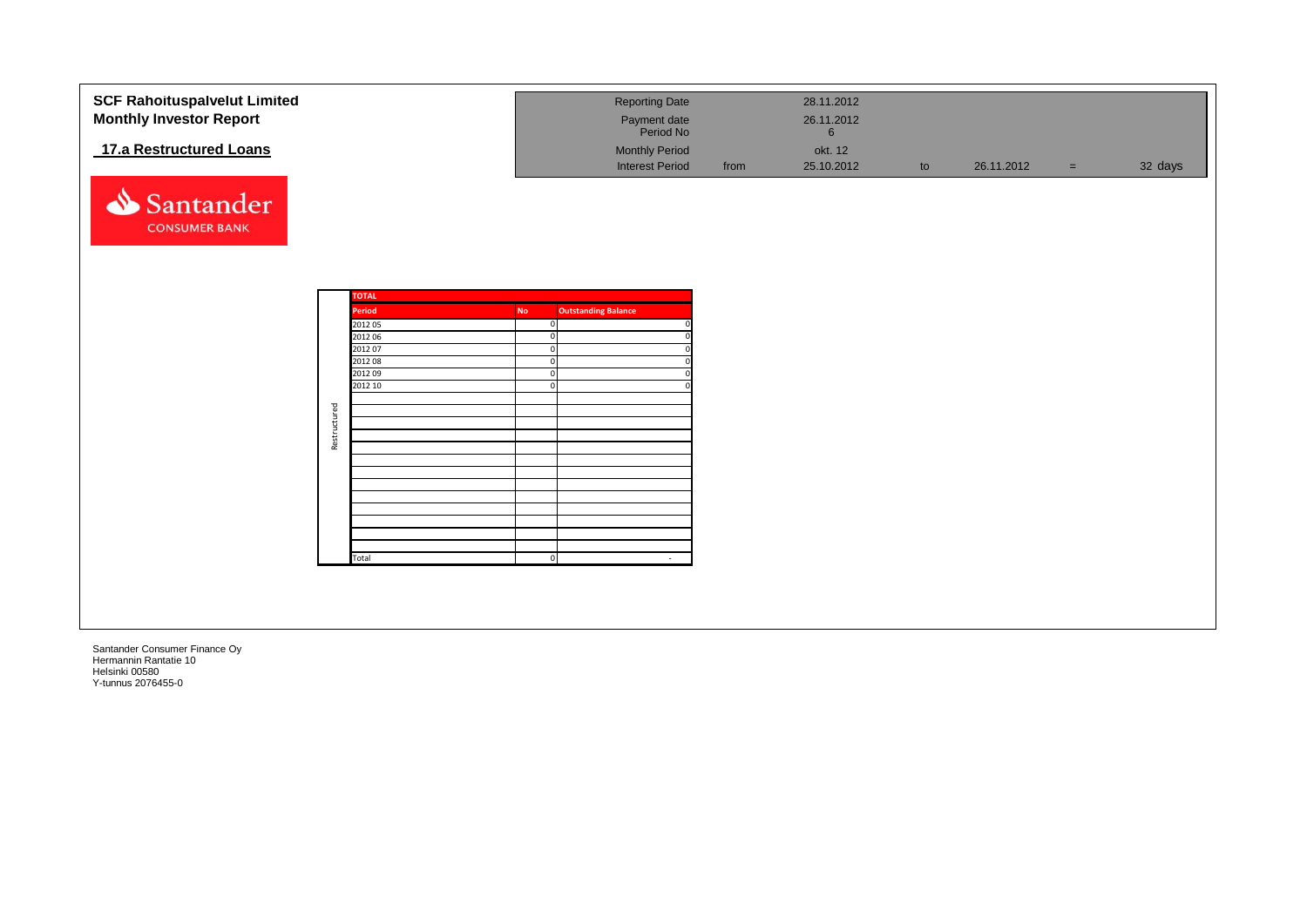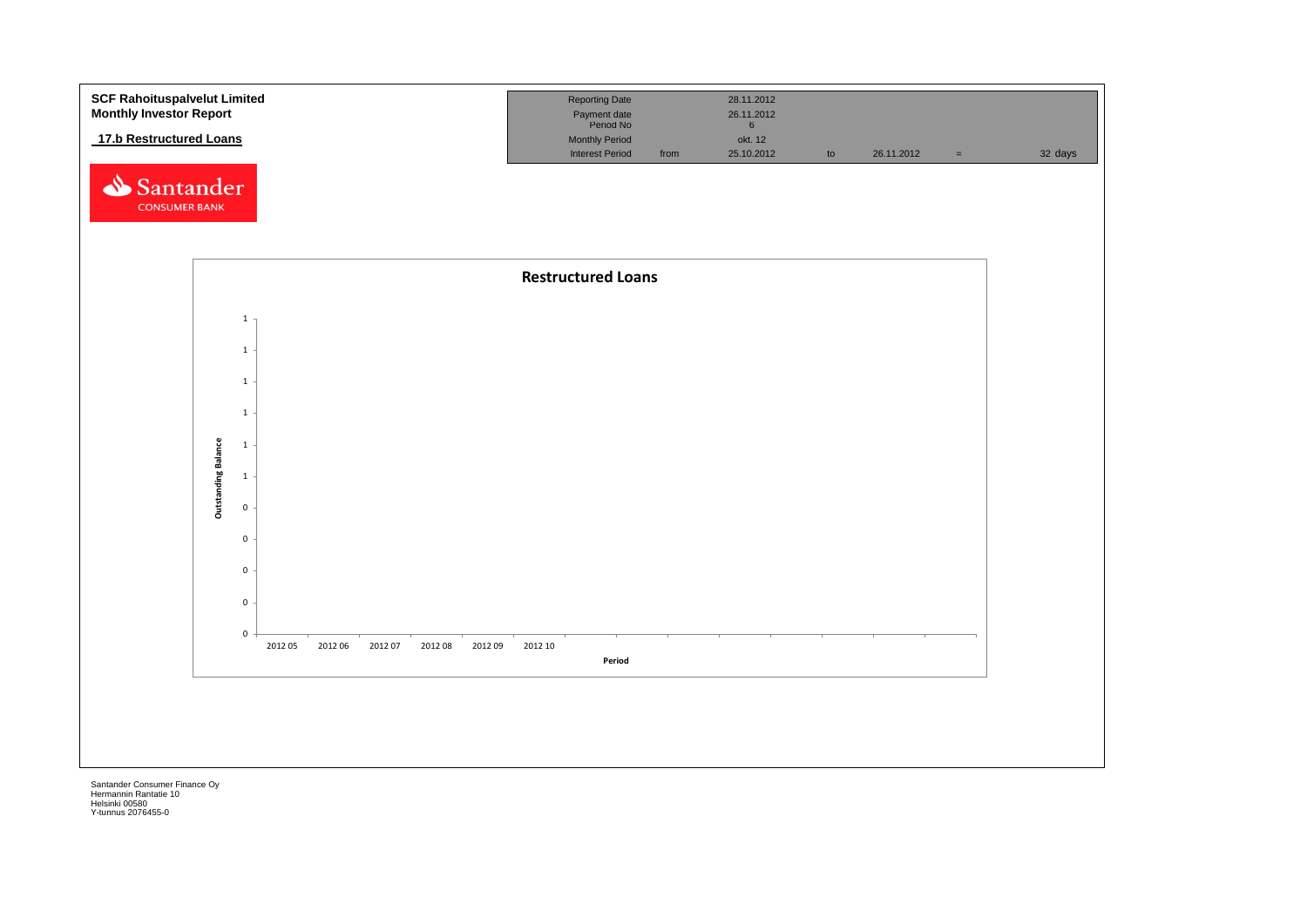| <b>SCF Rahoituspalvelut Limited</b> | <b>Reporting Date</b>     |      | 28.11.2012 |            |   |         |
|-------------------------------------|---------------------------|------|------------|------------|---|---------|
| <b>Monthly Investor Report</b>      | Payment date<br>Period No |      | 26.11.2012 |            |   |         |
| 18. Defaults, recoveries and loss   | <b>Monthly Period</b>     |      | okt. 12    |            |   |         |
|                                     | Interest Period           | from | 25.10.2012 | 26.11.2012 | = | 32 days |



|                 |                                 | <b>Recovery</b><br>Quarter |                   | 2012 3                    |      |                   | 20124                     |         |
|-----------------|---------------------------------|----------------------------|-------------------|---------------------------|------|-------------------|---------------------------|---------|
| Default Quarter | <b>Default</b><br><b>Amount</b> | No Of Loans                | <b>Recoveries</b> | Cum.<br><b>Recoveries</b> | Loss | <b>Recoveries</b> | Cum.<br><b>Recoveries</b> | Loss    |
| 2012 03         | 262 036                         | 23.                        |                   |                           |      | 102 771           | 102 771                   | 159 265 |
| 2012 04         | 231 558                         |                            |                   |                           |      | 68 295            | 68 295                    | 163 263 |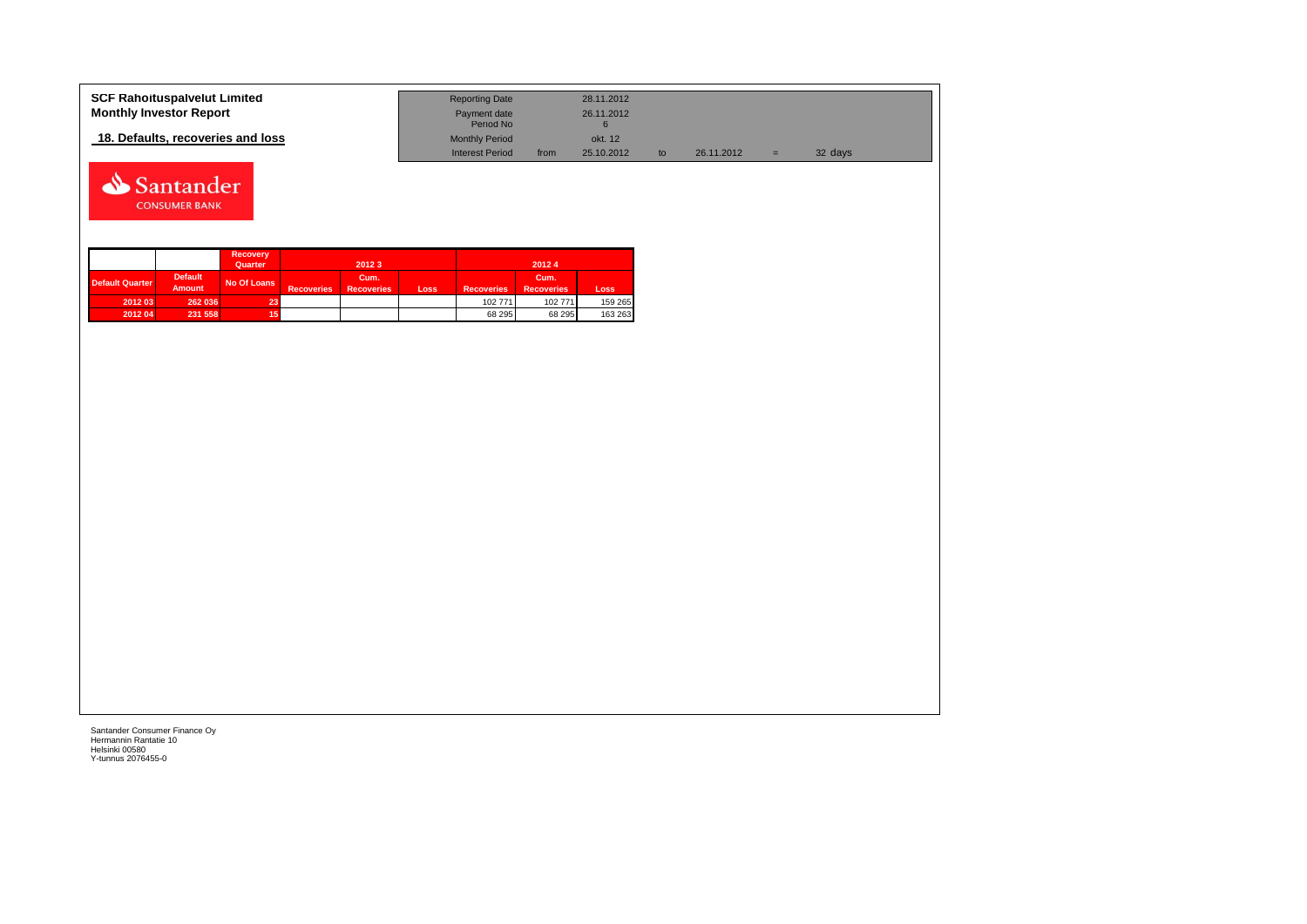| <b>SCF Rahoituspalvelut Limited</b><br><b>Monthly Investor Report</b> |                          | <b>Reporting Date</b><br>Payment date                   | 28.11.2012<br>26.11.2012 |    |            |     |         |
|-----------------------------------------------------------------------|--------------------------|---------------------------------------------------------|--------------------------|----|------------|-----|---------|
|                                                                       |                          | Period No                                               | 6                        |    |            |     |         |
| 19. Priority of Payments                                              |                          | <b>Monthly Period</b><br><b>Interest Period</b><br>from | okt. 12<br>25.10.2012    | to | 26.11.2012 | $=$ | 32 days |
| Santander<br><b>CONSUMER BANK</b>                                     |                          |                                                         |                          |    |            |     |         |
| <b>Purchaser Priority of Payments</b>                                 |                          |                                                         |                          |    |            |     |         |
| Purchaser Available Distribution Amount                               | $+$                      | 23 582 234,78 EUR                                       |                          |    |            |     |         |
| Senior Expenses                                                       |                          | 1 291,67 EUR                                            |                          |    |            |     |         |
| Servicing Fee                                                         |                          | 188 845,56 EUR                                          |                          |    |            |     |         |
| Interest on Loan to Issuer                                            |                          | 1 656 583,55 EUR                                        |                          |    |            |     |         |
| Principal on Loan to Issuer                                           | $\sim$                   | 21 735 514,00 EUR                                       |                          |    |            |     |         |
| Principal on Purchaser Subordinated Loan                              |                          | <b>EUR</b><br>$\sim$                                    |                          |    |            |     |         |
| <b>Issuer Priority of Payments</b>                                    |                          |                                                         |                          |    |            |     |         |
| <b>Issuer Available Distribution Amount</b>                           | $\ddot{}$                | 30 622 501,39 EUR                                       |                          |    |            |     |         |
| Senior Expenses                                                       |                          | 1 083,34 EUR                                            |                          |    |            |     |         |
| Net Swap Payments                                                     |                          | 360 142,47 EUR                                          |                          |    |            |     |         |
| Interest Notes Class A                                                |                          | 273 667,00 EUR                                          |                          |    |            |     |         |
| Payments to Liquidity Provider                                        |                          | <b>EUR</b><br>$\mathcal{L}_{\mathrm{max}}$              |                          |    |            |     |         |
| Principal Payments on Class A                                         |                          | 21 735 514,00 EUR                                       |                          |    |            |     |         |
| Interest Notes Class B                                                |                          | 85 884,00 EUR                                           |                          |    |            |     |         |
| Principal Payments Class B                                            |                          | <b>EUR</b><br>$\omega_{\rm{max}}$                       |                          |    |            |     |         |
| Payments to Reserve Fund                                              |                          | 7 229 385,00 EUR                                        |                          |    |            |     |         |
| Interest Issuer Subordinated Loan                                     |                          | 19 985,23 EUR                                           |                          |    |            |     |         |
| Principal Issuer Subordinated Loan                                    |                          | <b>EUR</b><br>$\sim$                                    |                          |    |            |     |         |
| Termination Payment Swap Counterparty                                 |                          | <b>EUR</b><br>$\sim$                                    |                          |    |            |     |         |
| Payment to Purchaser                                                  |                          | 916 840,35 EUR                                          |                          |    |            |     |         |
|                                                                       |                          |                                                         |                          |    |            |     |         |
|                                                                       |                          |                                                         |                          |    |            |     |         |
| <b>Purchaser Priority of Payments: Second Pass</b>                    |                          |                                                         |                          |    |            |     |         |
| Available Distribution Amount                                         | $\ddot{}$                | 916 840,35 EUR                                          |                          |    |            |     |         |
| Servicer Advance Fund Replenishment                                   |                          | <b>EUR</b><br>$\blacksquare$                            |                          |    |            |     |         |
| Interest on Purchaser Subordinated Loan (SAF)                         | $\overline{\phantom{a}}$ | 276,44 EUR                                              |                          |    |            |     |         |
| Principal on Purchaser Subordinated Loan (SAF)                        | $\overline{\phantom{a}}$ | <b>EUR</b><br>$\overline{a}$                            |                          |    |            |     |         |
| Payment of residual funds to Seller                                   | $=$                      | 916 563,90 EUR                                          |                          |    |            |     |         |
|                                                                       |                          |                                                         |                          |    |            |     |         |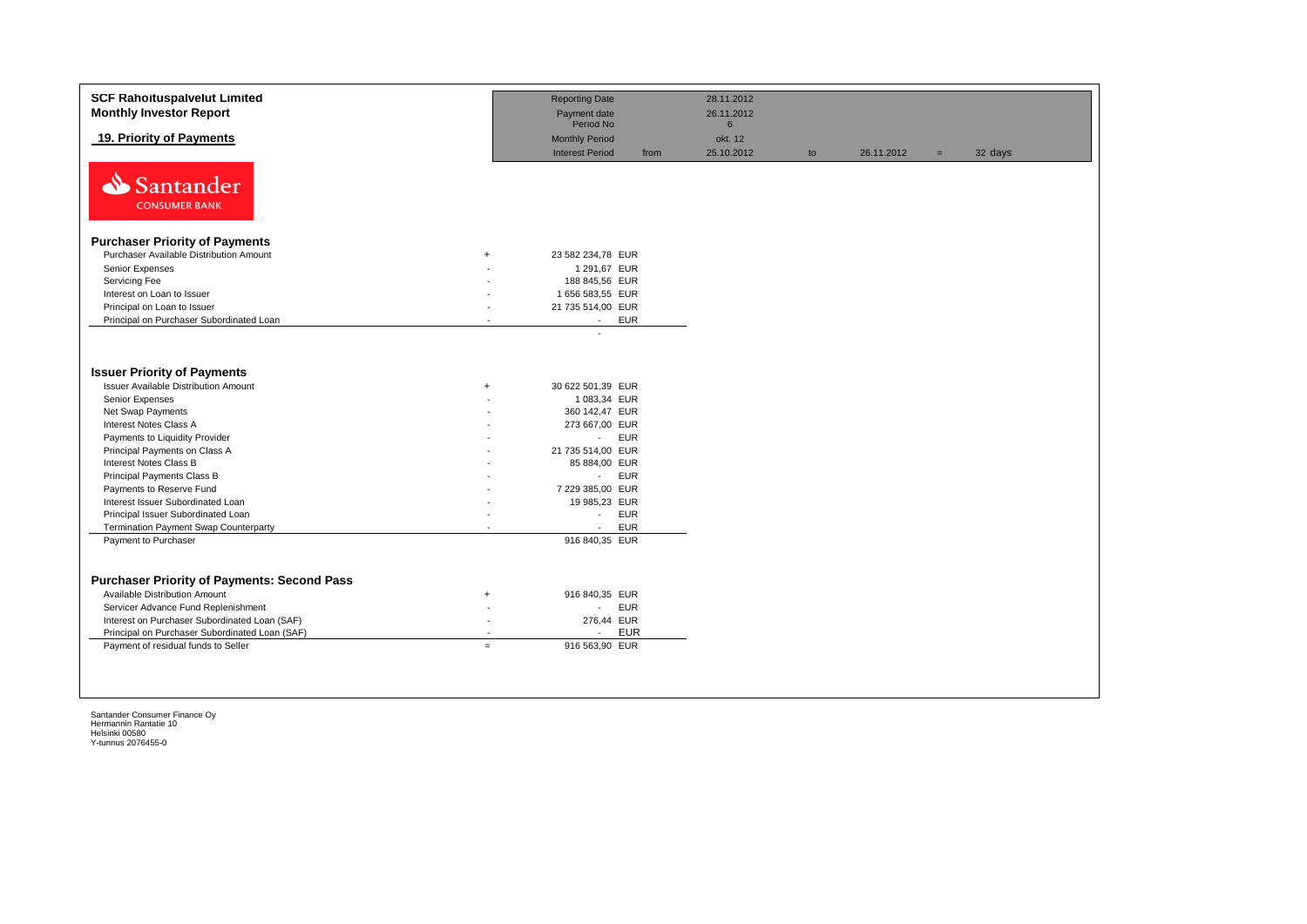| <b>SCF Rahoituspalvelut Limited</b><br><b>Monthly Investor Report</b> |                      | <b>Reporting Date</b><br>Payment date<br>Period No |      | 28.11.2012<br>26.11.2012<br>6 |    |            |     |         |
|-----------------------------------------------------------------------|----------------------|----------------------------------------------------|------|-------------------------------|----|------------|-----|---------|
| 20. Transaction Costs                                                 |                      | <b>Monthly Period</b><br><b>Interest Period</b>    |      | okt. 12<br>25.10.2012         |    | 26.11.2012 |     |         |
| Santander<br><b>CONSUMER BANK</b>                                     |                      |                                                    | from |                               | to |            | $=$ | 32 days |
| <b>Transaction Costs</b>                                              | <b>All Notes</b>     | <b>Class A</b>                                     |      | <b>Class B</b>                |    |            |     |         |
| Senior Expenses                                                       | 1 291,67 EUR         |                                                    |      |                               |    |            |     |         |
| Interest accrued for the Period                                       | 359 551.00 EUR       | 273 667,00 EUR                                     |      | 85 884,00 EUR                 |    |            |     |         |
| Cumulative Interest accrued                                           | 3 290 540,00 EUR     | 2 644 013,00 EUR                                   |      | 646 527,00 EUR                |    |            |     |         |
| <b>Interest Payments</b>                                              | 359 551,00 EUR       | 273 667,00 EUR                                     |      | 85 884,00 EUR                 |    |            |     |         |
| <b>Cumulative Interest Payments</b>                                   | 3 290 540,00 EUR     | 2 644 013,00 EUR                                   |      | 646 527,00 EUR                |    |            |     |         |
| Interest accrued on Subordinated Loans for the Period                 | 20 261,68 EUR        |                                                    |      |                               |    |            |     |         |
| Cumulative Interest accrued on Subordinated Loans                     | 142 035,13 EUR       |                                                    |      |                               |    |            |     |         |
| Interest Payments on Subordinated Loans                               | 20 261,68 EUR        |                                                    |      |                               |    |            |     |         |
| Cumulative Interest Payments on Subordinated Loans                    | 142 035,13 EUR       |                                                    |      |                               |    |            |     |         |
| Unpaid Interest for the Period                                        | <b>EUR</b><br>$\sim$ |                                                    |      |                               |    |            |     |         |
| <b>Cumulative Unpaid Interest</b>                                     | <b>EUR</b><br>$\sim$ |                                                    |      |                               |    |            |     |         |
|                                                                       |                      |                                                    |      |                               |    |            |     |         |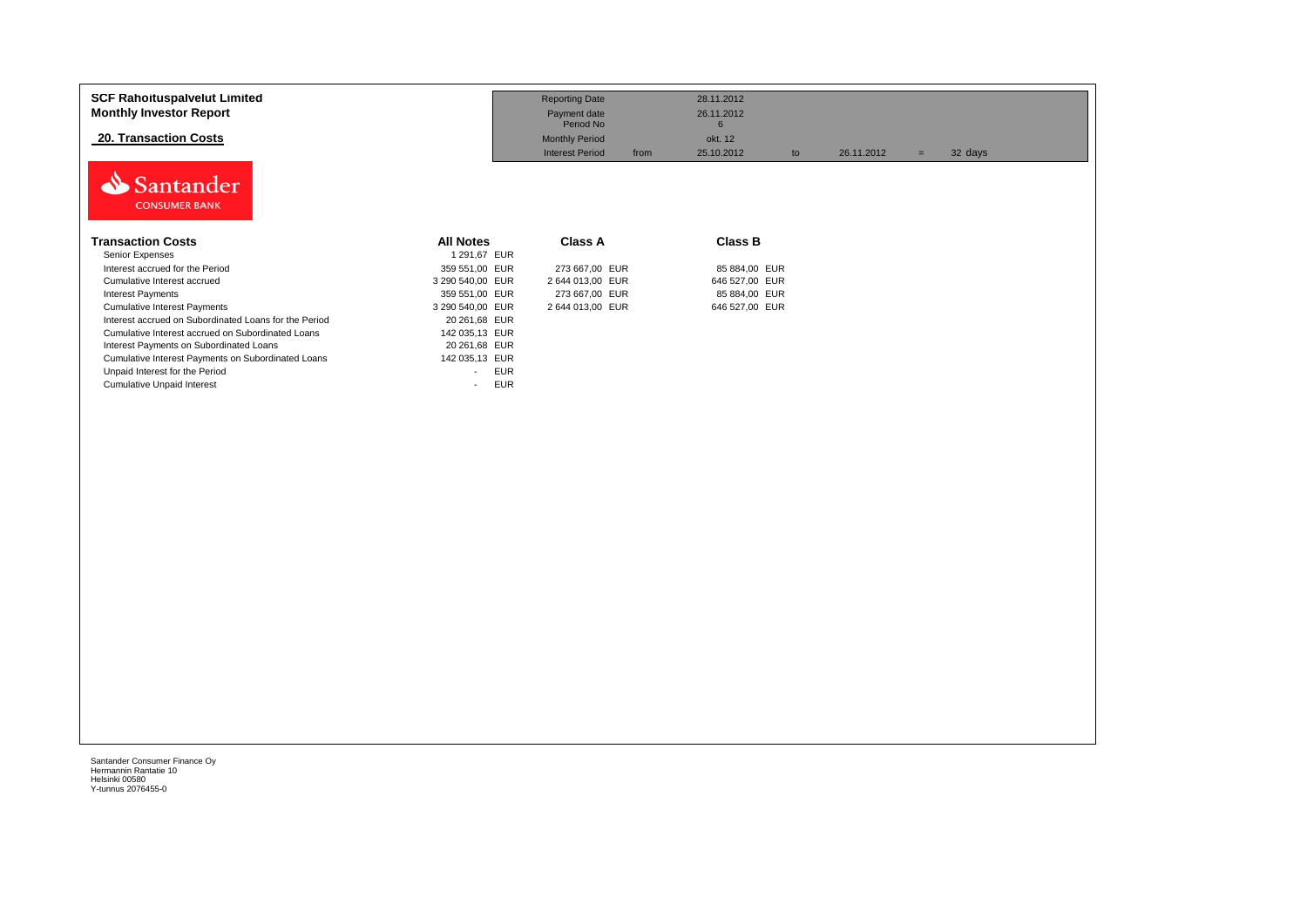| <b>SCF Rahoituspalvelut Limited</b><br><b>Monthly Investor Report</b>          |                                    | <b>Reporting Date</b><br>Payment date                        |      | 28.11.2012<br>26.11.2012                 |    |            |          |         |
|--------------------------------------------------------------------------------|------------------------------------|--------------------------------------------------------------|------|------------------------------------------|----|------------|----------|---------|
| 21. Swap Counterparty Data                                                     |                                    | Period No<br><b>Monthly Period</b><br><b>Interest Period</b> | from | $6\phantom{.}6$<br>okt. 12<br>25.10.2012 | to | 26.11.2012 | $=$ $\,$ | 32 days |
| Santander<br><b>CONSUMER BANK</b>                                              |                                    |                                                              |      |                                          |    |            |          |         |
| <b>Swap Counterparty Data</b>                                                  |                                    |                                                              |      |                                          |    |            |          |         |
| Swap Counterparty Provider<br>Swap Rating Trigger Breach                       | Banco Santander SA<br>yes          |                                                              |      |                                          |    |            |          |         |
| Swap Collateral posted                                                         | $\sim$                             | Based on calculations as of 21 November 2012                 |      |                                          |    |            |          |         |
| <b>Swap Data</b>                                                               |                                    |                                                              |      |                                          |    |            |          |         |
| Swap Type                                                                      | Fixed Floating Interest Rate Swap  |                                                              |      |                                          |    |            |          |         |
| Swap Average Performing Balance<br>1M Euribor (Notes, Swap)                    | 346 540 431,82 EUR<br>0,1100 %     |                                                              |      |                                          |    |            |          |         |
| Gross Amount Due to Swap Counterparty                                          | 1 657 666,89 EUR                   |                                                              |      |                                          |    |            |          |         |
| Gross Amount Due from Swap Counterparty<br>Net Amount Due to Swap Counterparty | 1 297 524,42 EUR<br>360 142,47 EUR |                                                              |      |                                          |    |            |          |         |
|                                                                                |                                    |                                                              |      |                                          |    |            |          |         |
|                                                                                |                                    |                                                              |      |                                          |    |            |          |         |
|                                                                                |                                    |                                                              |      |                                          |    |            |          |         |
|                                                                                |                                    |                                                              |      |                                          |    |            |          |         |
|                                                                                |                                    |                                                              |      |                                          |    |            |          |         |
|                                                                                |                                    |                                                              |      |                                          |    |            |          |         |
|                                                                                |                                    |                                                              |      |                                          |    |            |          |         |
|                                                                                |                                    |                                                              |      |                                          |    |            |          |         |
|                                                                                |                                    |                                                              |      |                                          |    |            |          |         |
|                                                                                |                                    |                                                              |      |                                          |    |            |          |         |
|                                                                                |                                    |                                                              |      |                                          |    |            |          |         |
|                                                                                |                                    |                                                              |      |                                          |    |            |          |         |
| Santander Consumer Finance Oy<br>Hermannin Rantatie 10                         |                                    |                                                              |      |                                          |    |            |          |         |
| Helsinki 00580<br>Y-tunnus 2076455-0                                           |                                    |                                                              |      |                                          |    |            |          |         |